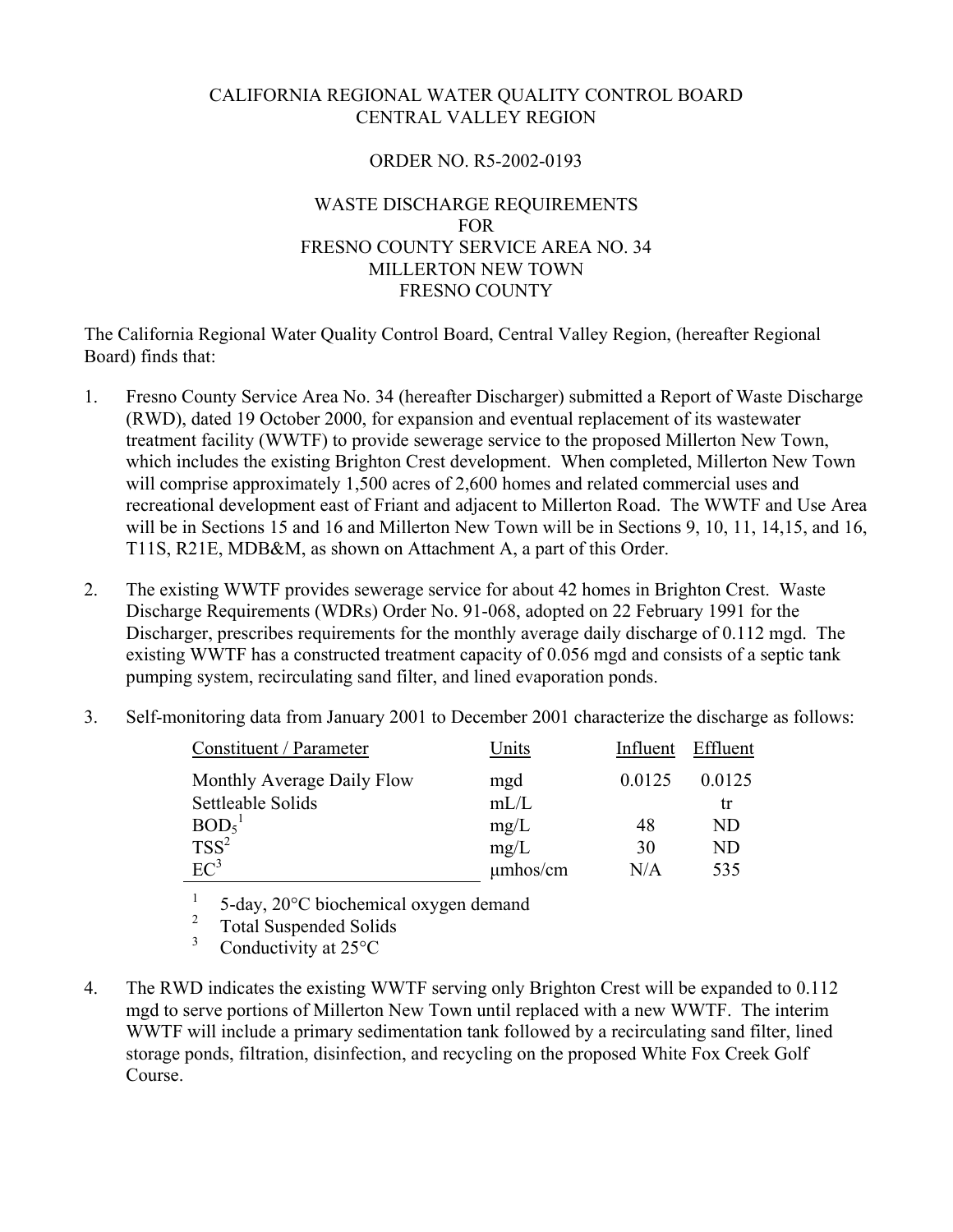- 5. Self-monitoring reports from 2001 indicate that winter flows to the existing WWTF are not higher than summer flows, demonstrating insignificant inflow and infiltration to the collection system during winter months.
- 6. Order No. 91-068 does not reflect the proposed WWTF expansion or replacement. The purpose of this Order is to rescind the previous Order and update waste discharge requirements, in part, to ensure the discharge is consistent with water quality plans and policies, to prescribe the requirements that are effective in protecting existing and potential beneficial uses of receiving waters, and to reflect the Discharger's expanded service area.
- 7. The RWD indicates the expanded existing WWTF will be replaced with a new WWTF that will be expanded in separate phases to a final capacity of 0.709 mgd. The new WWTF will consist of headworks, a new secondary treatment process, coagulation/flocculation, filtration, disinfection, sludge handling facility, an emergency storage basin, lined (permeability less than  $10^{-6}$  cm/sec) effluent storage ponds, and a recycled water irrigation system. Phase 1 will be for 0.25 mgd, Phase 2 will be for 0.5 mgd, and Phase 3, ultimate build-out, will be for 0.709 mgd. The general WWTF flow diagram is depicted in Attachment B, a part of this Order. The expansion will include dual plumbing to provide for wastewater recycling on additional golf course areas and ornamental landscaping.
- 8. The RWD projects effluent water quality will meet discharge specifications and those in Title 22, California Code of Regulations (CCR) section 60301 et seq. (hereafter Title 22) for disinfected tertiary recycled water.
- 9. The Discharger obtains its source water from Millerton Lake. Source water quality is as follows:

| Constituent / Parameter      | Units         | Value |  |
|------------------------------|---------------|-------|--|
| EC                           | $\mu$ mhos/cm | 46    |  |
| Total Dissolved Solids (TDS) | mg/L          | 21    |  |
| Sodium                       | mg/L          | 3.0   |  |
| Chloride                     | mg/L          | 2.0   |  |
| Nitrate (as N)               | mg/L          | ND    |  |

- 10. The EC of the existing WWTF effluent is about 270 µmhos/cm higher than the source water EC.
- 11. The term Use Area as used herein means portions of the White Fox Creek golf course, Brighton Crest Golf Course, and other landscaped areas upon which recycled water is or will be used for irrigation.
- 12. The Discharger currently disposes of sludge at the Fresno County landfill and will continue to do so until the WWTF reaches 0.112 mgd. For Phases 1, 2, and 3, the Discharger proposes to thicken WWTF sludge, decant the supernatant to the headworks, mechanically dewater sludge, and truck it off-site for disposal at an approved receiving facility.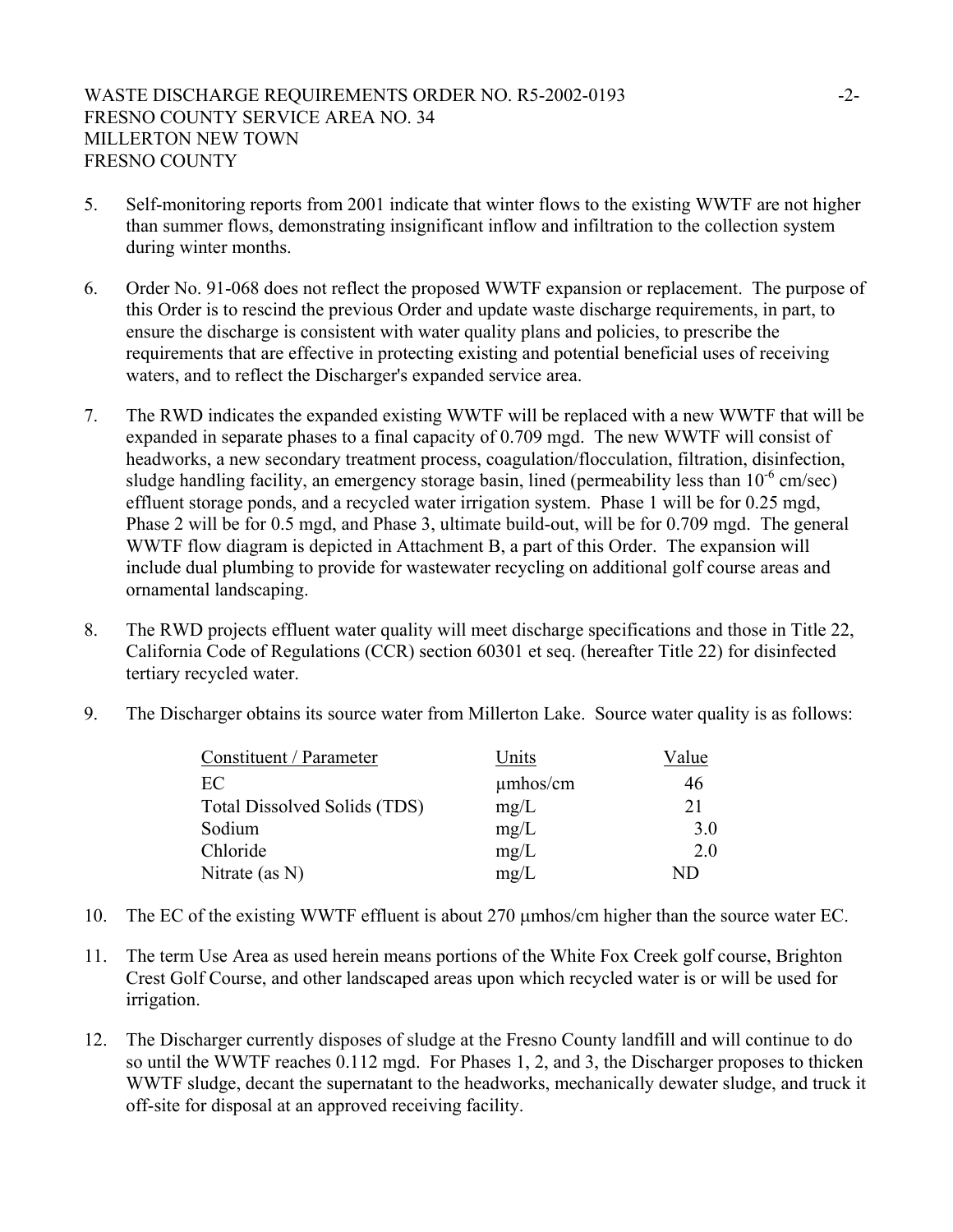## **State Recycling Policies and Regulations**

- 13. Domestic wastewater contains pathogens harmful to humans that are typically measured by means of total and fecal coliform as indicator organisms. California Department of Health Services (DHS), which has primary statewide responsibility for protecting public health, has established statewide criteria in Title 22 for the use of recycled water and has developed guidelines for specific uses. Revisions of the water recycling criteria in Title 22 became effective on 2 December 2000. The revised Title 22 expands the range of allowable uses of recycled water, establishes criteria for these uses, and clarifies some of the ambiguity contained in the previous regulations.
- 14. Section 13523 of the California Water Code (CWC)provides that a regional board, after consultation with and in accordance with the recommendations from DHS as necessary to protect the public health, safety, or welfare, shall prescribe water recycling requirements for wastewater used or proposed to be used as recycled water.
- 15. The 1988 Memorandum of Agreement (MOA) between DHS and the State Water Resources Control Board (SWRCB) on the use of recycled water establishes basic principles relative to the agencies and the regional boards. In addition, the MOA allocates primary areas of responsibility and authority between these agencies, and provides for methods and mechanisms necessary to assure ongoing, continuous future coordination of activities relative to the use of recycled water in California.
- 16. The Discharger intends to recycle effluent on golf courses and other landscaped areas. Crops in the proposed Use Area will include grass and ornamental landscaping. Title 22 requires recyclers of treated municipal wastewater to submit an engineering report detailing the use of recycled water, contingency plans, and safeguards. Section 60313 of Title 22 states that no person other than a recycled water agency shall deliver recycled water to a dual-plumbed facility. The Discharger submitted an engineering report to DHS pursuant to Title 22 for on-site water recycling of disinfected tertiary recycled water (as defined by Title 22, section 60301.230).
- 17. Section 60304 of Title 22 states that disinfected tertiary recycled water may be used for the following purposes:
	- a. Food crops,
	- b. Parks and playgrounds,
	- c. School yards,
	- d. Residential landscaping,
	- e. Unrestricted access golf courses, and
	- f. Any other irrigation use not specified in Title 22 and not prohibited by other sections of the California Code of Regulations.
- 18. According to the *Western Fertilizer Handbook*, the annual nitrogen uptake by turf in the proposed Use Area is greater than 150 lbs/acre. Since the effluent nitrogen concentration will be less than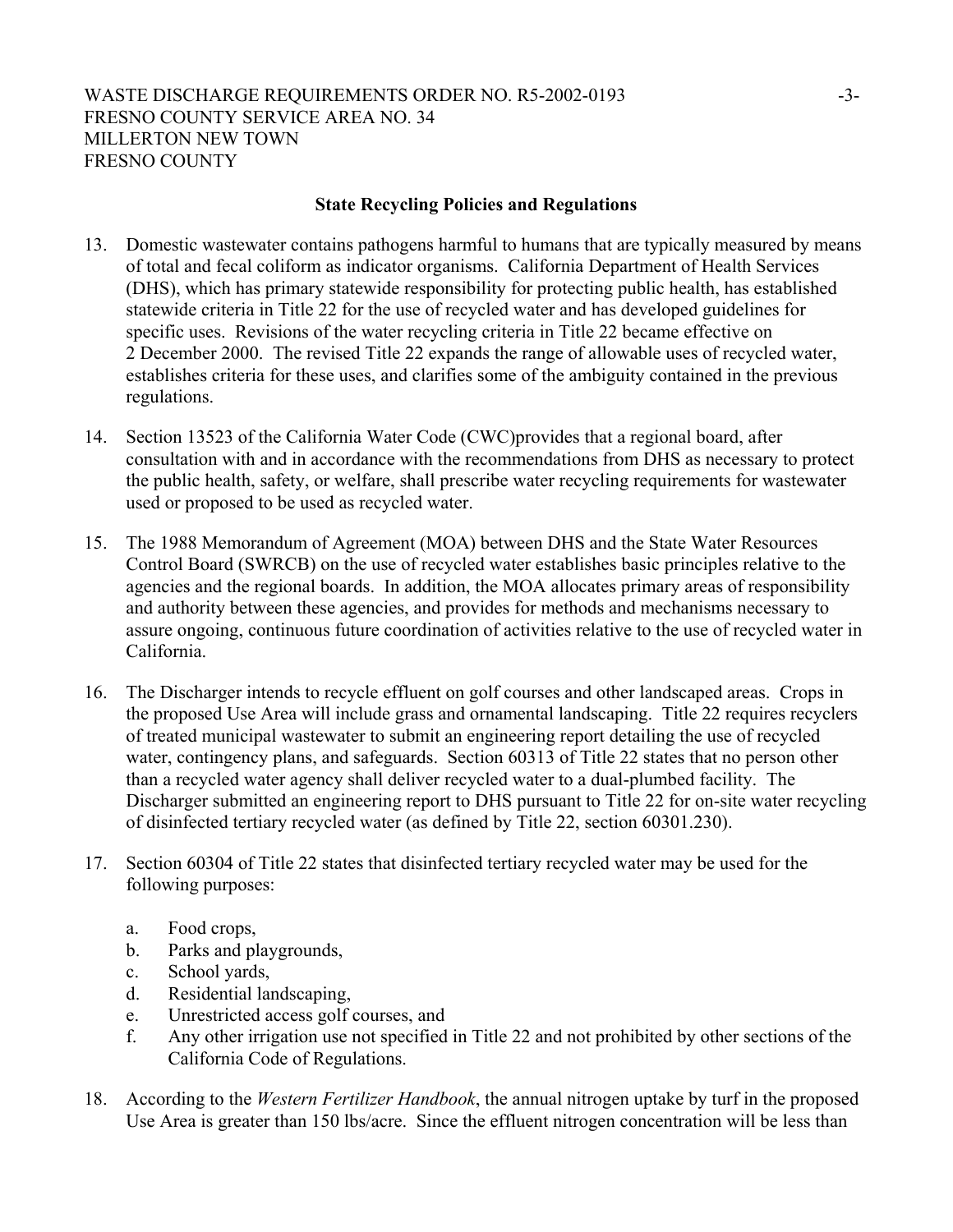## WASTE DISCHARGE REQUIREMENTS ORDER NO. R5-2002-0193 -4-FRESNO COUNTY SERVICE AREA NO. 34 MILLERTON NEW TOWN FRESNO COUNTY

10 mg/L at an ultimate flow of 0.709 mgd, total effluent applied nitrogen will be about 21,600 pounds per year. At 150 pounds per acre, this requires a Use Area, at project completion, of 144 acres for turf grass irrigation. The RWD indicates the 188-acre golf course will be developed in the initial phases of development, thereby providing more than enough acreage to preclude overapplication of nitrogen during all project phases with uniform application of recycled water and judicious use of fertilizers. The Discharger has stated that the annual total nitrogen application will not exceed 150 lbs/acre. Areas that may receive recycled water are delineated in Attachment A.

- 19. Easements dedicating specific land for water recycling are necessary to ensure adequate, long term disposal capacity.
- 20. As the effluent will be treated to meet the requirements for disinfected tertiary recycled water, it is approved for use on food crops, including all edible root crops, where the recycled water comes into contact with the edible portion of the crop; parks and playgrounds; school yards; residential landscaping; unrestricted access golf courses; and any other irrigation use not specified in Title 22, section 60304, and not prohibited by other sections of the CCR.
- 21. The Regional Board consulted with DHS and the Fresno County Health Department, and considered their recommendations regarding public health aspects for the Discharger's water recycling operation.

#### **Hydrology, Soils, and Land Use**

- 22. The WWTF and Use Area lie within the San Joaquin Basin, specifically the Millerton Lake Hydrologic Area (No. 540.12), as depicted on interagency hydrologic maps prepared by the California Department of Water Resources (DWR) in 1986. Surface water drainage is to Millerton Lake and to White Fox Creek which enters Little Dry Creek, a tributary of the San Joaquin River, below Friant Dam. The WWTF is not within a 100-year floodplain, and all storm water runoff within the WWTF property will be contained on-site.
- 23. The discharge area is in an arid climate characterized by hot dry summers and mild winters. The rainy season generally extends from November through March. Occasional rains occur during the spring and fall months, but summer months are dry. The RWD calculated the water balances using the discharge area 100-year probability precipitation and evapotranspiration values of 23.2 inches and 51.4 inches, respectively.
- 24. Areal soils consist of shallow soils underlaid by granite. The permeability of the soils is considered moderate.
- 25. Land use in the WWTF vicinity is primarily residential and recreational.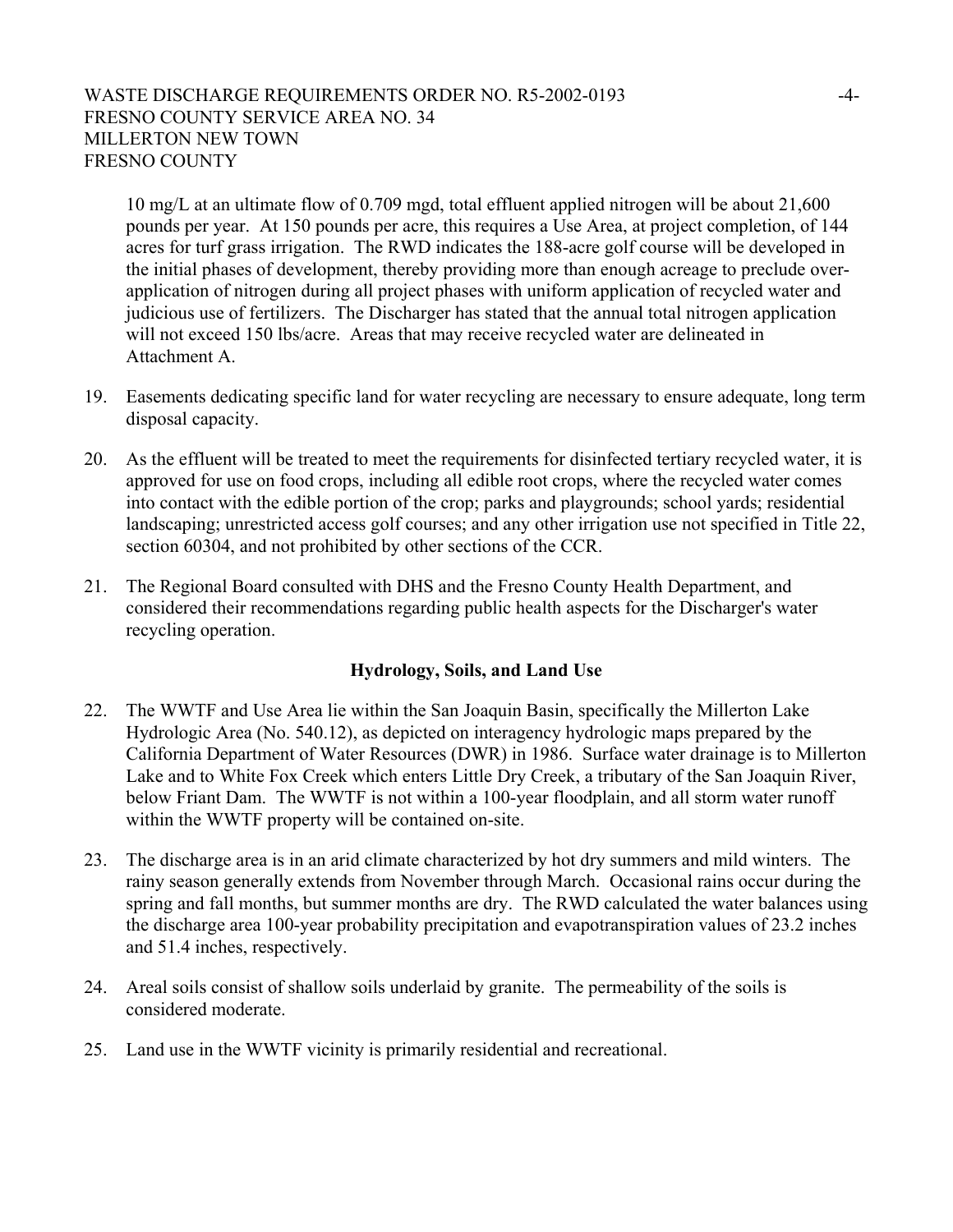#### **Basin Plan**

- 26. The *Water Quality Control Plan for the San Joaquin-Sacramento River Basin, Fourth Edition* (hereafter Basin Plan) designates beneficial uses, establishes narrative and numerical water quality objectives, and contains implementation plans and policies for protecting all waters of the Basin. The Basin Plan includes plans and policies of the SWRCB incorporated by reference. Pursuant to section 13263(a) of the CWC, waste discharge requirements must implement the Basin Plan.
- 27. The Basin Plan designates the beneficial uses of Millerton Lake as: potential municipal and domestic supply, agricultural supply, water contact recreation, non-contact water recreation, warm freshwater habitat, potential cold freshwater habitat, and wildlife habitat.
- 28. The Basin Plan designates the beneficial uses of the San Joaquin River from Friant Dam to the Mendota Pool as: municipal and domestic supply; agriculture supply; industrial process supply; contact and non-contact water recreation; warm and cold freshwater habitat; migration of aquatic organisms; and wildlife habitat.

#### **Regulatory Considerations**

- 29. The discharge authorized herein and the treatment and storage facilities associated with the discharge of treated municipal wastewater, except for discharges of residual sludge and solid waste, are exempt from the requirements of Title 27, CCR, section 20005 et seq. (hereafter Title 27). The exemption, pursuant to section 20090(a) of Title 27, is based on the following:
	- a. The waste consists primarily of domestic sewage and treated effluent;
	- b. The waste discharge requirements are consistent with water quality objectives; and
	- c. The treatment and storage facilities described herein are associated with a municipal wastewater treatment plant.

#### **Groundwater**

30. Groundwater quality, as determined from the well that previously supplied the Brighton Crest subdivision, is characterized as follows:

| Constituent / Parameter             | Units         | Value |
|-------------------------------------|---------------|-------|
| EC                                  | $\mu$ mhos/cm | 410   |
| <b>Total Dissolved Solids (TDS)</b> | mg/L          | 240   |
| Sodium                              | mg/L          | 25    |
| Chloride                            | mg/L          | 17    |
| Nitrate (as $N$ )                   | mg/L          | 15    |
| Bicarbonate                         | mg/L          | 200   |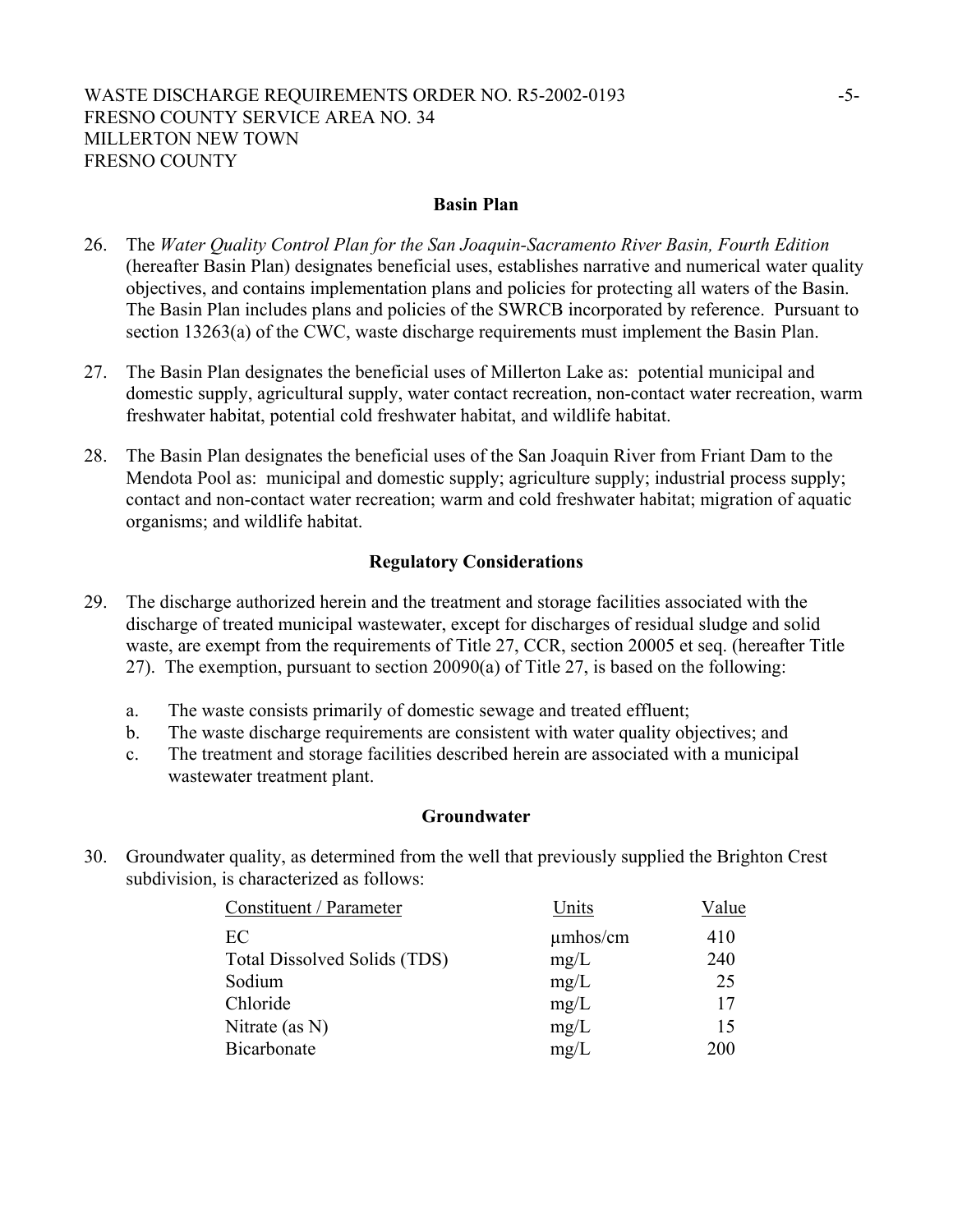### **Degradation and Groundwater Limitations**

- 31. State Water Resources Control Board Resolution No. 68-16 (hereafter Resolution 68-16 or the "Antidegradation" Policy) requires the Regional Board, in regulating discharge of waste, to maintain high quality waters of the State until it is demonstrated that any change in quality will be consistent with maximum benefit to the people of the State, will not unreasonably affect beneficial uses, and will not result in water quality less than that described in the Basin Plan (i.e., quality that exceeds water quality objectives).
- 32. The conditional discharge from the WWTF, described in Finding Nos. 2, 4, and 7; and as permitted herein, reflects best practicable treatment and control (BPTC) for the subject wastewater intended to assure that the discharge does not create a condition of pollution or of nuisance and that the highest water quality defined by groundwater limitations will be maintained and is consistent with the antidegradation provisions of State Water Resources Control Board Resolution No. 68-16. The WWTF incorporates:
	- a. technology for disinfected, filtered tertiary treated of municipal wastewater;
	- b. biosolids handling and treatment for reuse;
	- c. disinfection;
	- d. concrete treatment structures;
	- e. lined storage ponds which have less than  $10^{-6}$  cm/sec permeability;
	- f. application of wastewater, biosolids, and commercial fertilizer to Use Areas at reasonable agronomic rates considering the crop, soil, climate, and irrigation management system in accordance with the use area management plan required under Provision E.6 of this Order;
	- g. an operation and maintenance manual;
	- h. staffing to assure proper operation and maintenance; and
	- i. a standby emergency power generator of sufficient size to operate the treatment plant and ancillary equipment during periods of loss of commercial power.

Degradation, if it occurs, will be: (a) limited to groundwater underlying the recycling areas; (b) limited to salinity constituents as allowed by effluent limitations in accord with the Basin Plan; (c) consistent with the maximum benefit to the people of the State; and will not (d) unreasonably affect present and anticipated beneficial use of affected groundwater or exceed water quality objectives.

## **CEQA**

33. On 18 December 1984, the Discharger adopted the Millerton Specific Plan. On 20 April 1999, the Fresno County Board of Supervisors approved the Millerton Specific Plan Mitigation Measures and Monitoring Program Matrix for the new WWTF in accordance with the California Environmental Quality Act (CEQA) (Public Resources Code section 21000 et seq., and the State CEQA guidelines). The project as approved by Fresno County will not have a significant effect on water quality.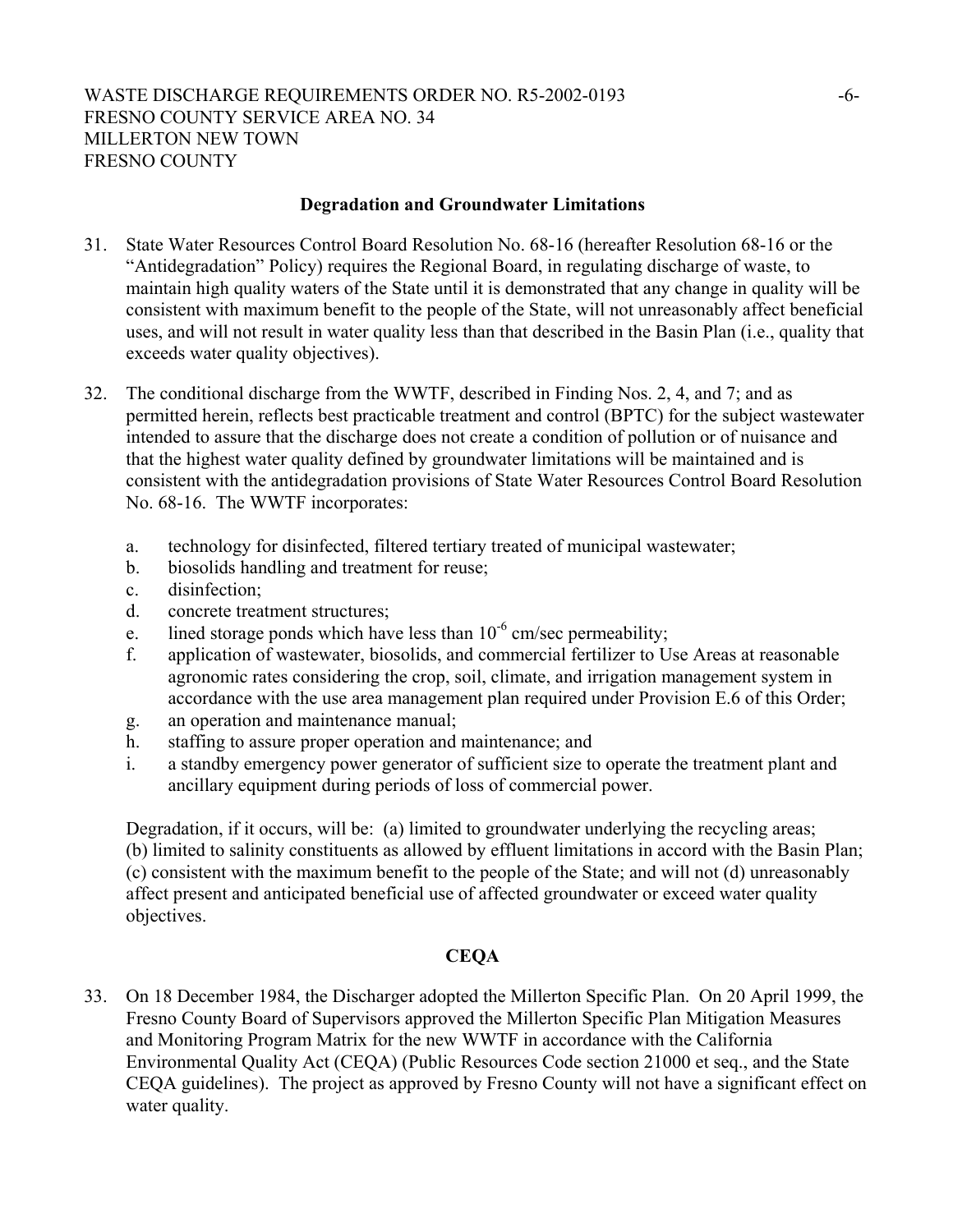## WASTE DISCHARGE REQUIREMENTS ORDER NO. R5-2002-0193 -7-FRESNO COUNTY SERVICE AREA NO. 34 MILLERTON NEW TOWN FRESNO COUNTY

#### **General Findings**

34. Section 13267 of the CWC states, in part, that:

In conducting an investigation specified in subdivision (a), the regional board may require that any person who has discharged, discharges, or is suspected of discharging, or who proposes to discharge within its region, or any citizen or domiciliary, or political agency or entity of this state who has discharged, discharges, or is suspected of discharging, or who proposes to discharge waste outside of its region that could affect the quality of the waters of the state within its region shall furnish, under penalty of perjury, technical or monitoring program reports which the board requires. The burden, including costs of these reports, shall bear a reasonable relationship to the need for the reports and the benefits to be obtained from the reports.

- 35. The attached Monitoring and Reporting Program No. R5-2002-0193 is necessary to assure compliance with these waste discharge requirements. The Discharger operates the facility that discharges the waste subject to this Order.
- 36. The Discharger is not required to obtain coverage under an NPDES general industrial storm water permit because all storm water runoff is diverted into existing storm water retention basins, kept separate from the wastewater stream, and does not discharge to a water of the United States.
- 37. All the above and the supplemental information and details in the attached Information Sheet, incorporated by reference herein, were considered in establishing the following conditions of discharge.
- 38. Pursuant to CWC section 13263(g), discharge is a privilege, not a right, and adoption of this Order does not create a vested right to continue the discharge.
- 39. The Discharger and interested agencies and persons were notified of intent to prescribe waste discharge requirements for this discharge and provided an opportunity for a public hearing and an opportunity to submit their written views and recommendations.
- 40. In a public meeting, all comments pertaining to the discharge were heard and considered.

**IT IS HEREBY ORDERED** that Waste Discharge Requirements Order No. 91-068 is rescinded and that, pursuant to CWC sections 13263 and 13267, Fresno County Service Area No. 34, its agents, successors, and assigns, in order to meet the provisions contained in Division 7 of the CWC and regulations adopted thereunder, shall comply with the following:

#### **A. Discharge Prohibitions**

- 1. Discharge of wastes to surface waters or surface water drainage courses is prohibited.
- 2. Discharge of waste classified as 'hazardous,' as defined in section 2521(a) of Title 23, CCR, section 2510 et seq., or 'designated,' as defined in CWC section 13173, is prohibited.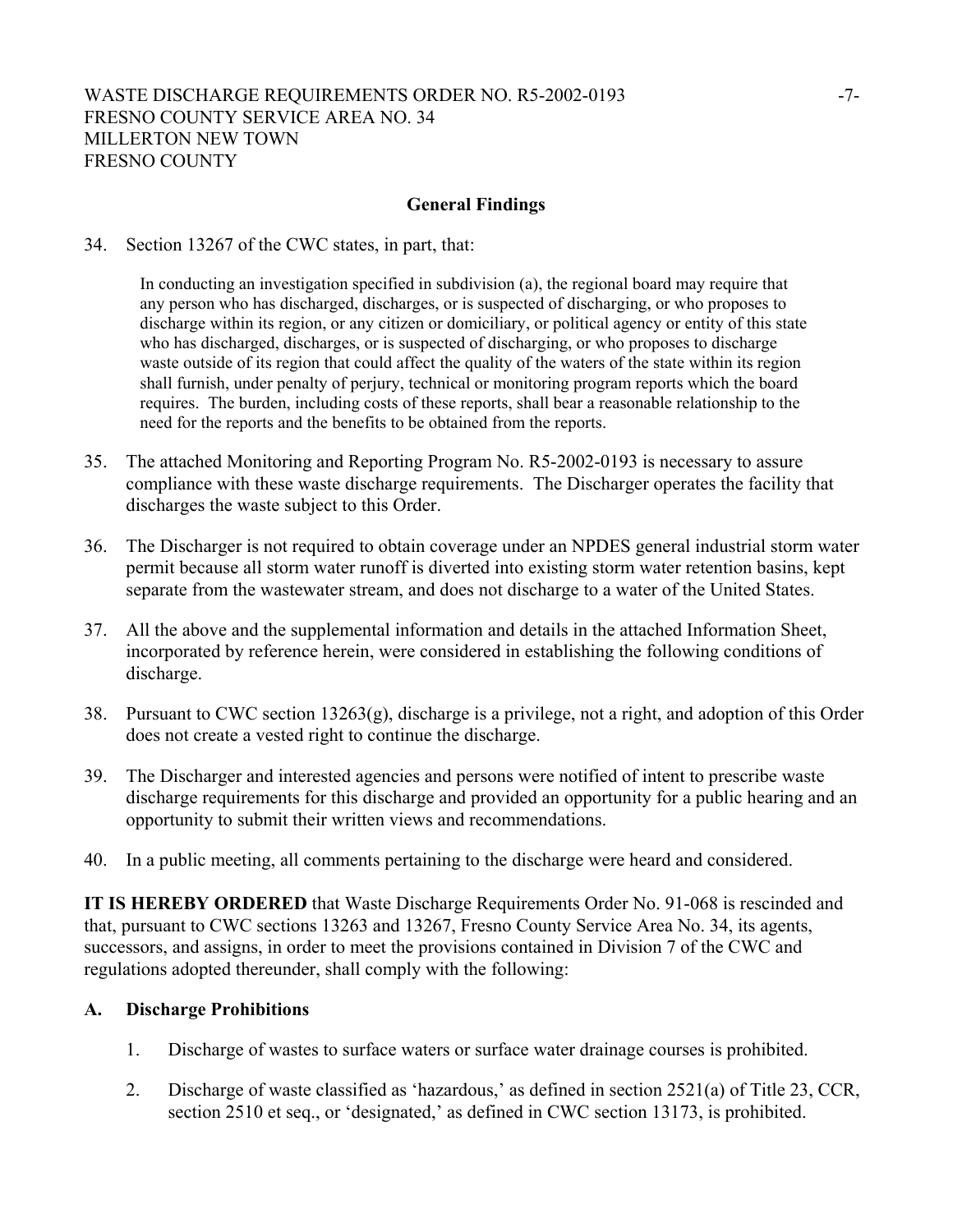- 3. Bypass or overflow of untreated or partially-treated waste is prohibited, except as allowed in Provision E.2 of Standard Provisions and Reporting Requirements.
- 4. Discharge of recycled water to lands outside the Use Area is prohibited.
- 5. Application of recycled water so as to cause escape from the Use Area as an airborne spray that could visibly wet vegetation or any other surface is prohibited.
- 6. Cross-connections between any potable water supply and piping containing recycled water are prohibited. As such, no physical connection shall exist between recycled water piping and any domestic water supply well, or between recycled water piping and any irrigation well that does not have an air gap or reduced pressure principle device.
- 7. Discharge during rainfall or within 12 hours after rainfall is prohibited.

#### **B. Discharge Specifications**

- 1. **Until satisfaction of Provision F.10,** the monthly average daily discharge flow shall not exceed **0.056** mgd.
- 2. **Upon satisfaction of Provision F.10**, the monthly average daily discharge flow shall not exceed **0.112** mgd.
- 3. **Upon satisfaction of Provision F.11**, the Phase I monthly average daily discharge flow shall not exceed **0.25** mgd.
- 4. **Upon satisfaction of Provision No. F.12**, the Phase II monthly average daily discharge flow shall not exceed **0.5** mgd.
- 5. **Upon satisfaction of Provision No. F.13**, the Phase III monthly average daily discharge flow shall not exceed 0.709 mgd.
- 6. The monthly average EC of the discharge shall not exceed the flow-weighted average EC of the source water plus 400 µmhos/cm, or a total of 450 µmhos/cm, whichever is less. The flow-weighted average EC of the source water shall be a moving average for the most recent twelve months.
- 7. The discharge shall not have a pH less than 6.0 or greater than 9.0.
- 8. The discharge to storage ponds and Use Area(s) shall not exceed the following limits:
	- a. **Total Coliform.** The number of total coliform bacteria shall not exceed: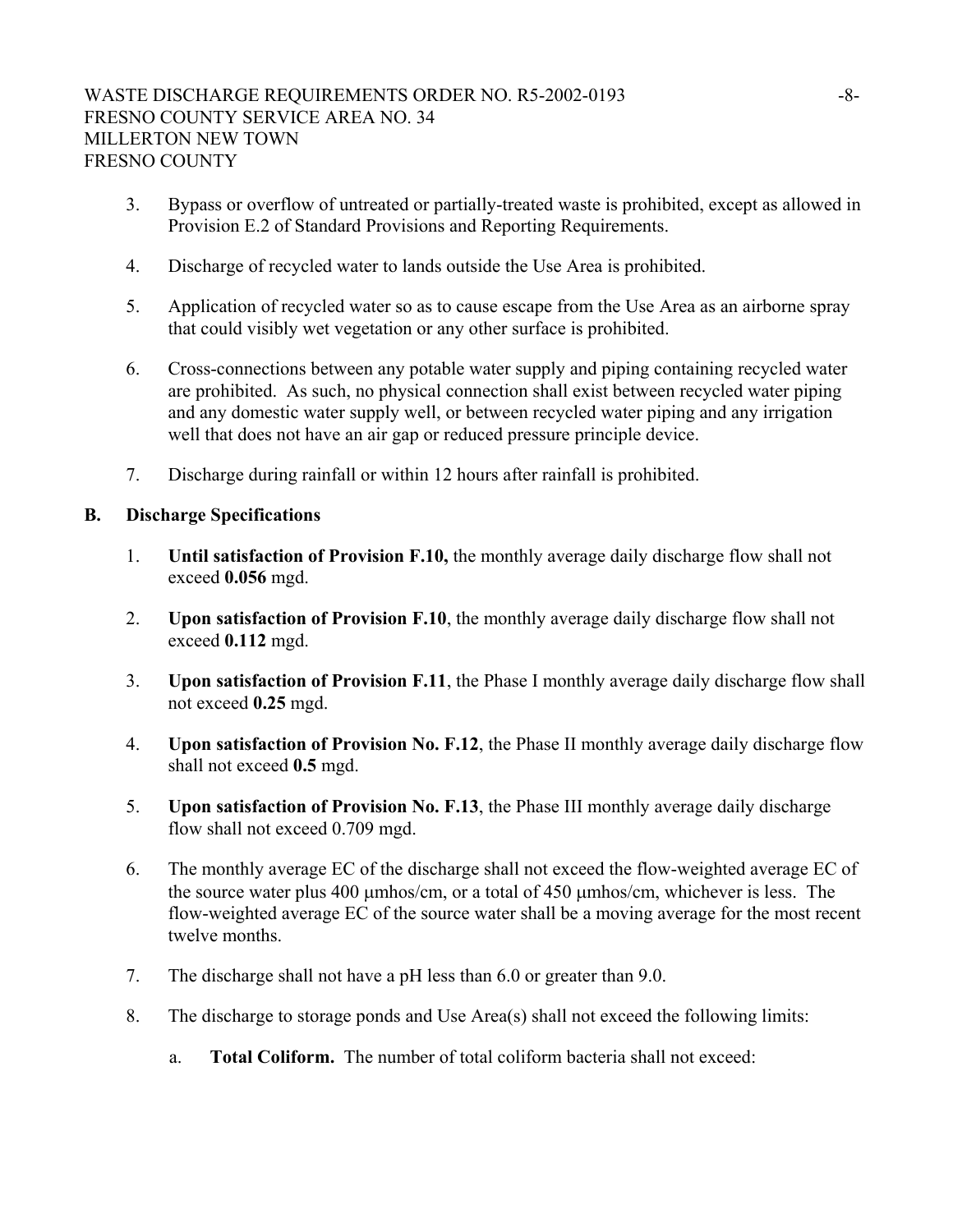- i. A median concentration of a most probable number (MPN) of 2.2/100 mL utilizing the bacteriological results of the last seven days for which analyses have been completed;
- ii. 23 MPN/100 mL in more than one sample in any 30 day period; and
- iii. An MPN of 240 coliform bacteria per 100 mL in any sample.
- b. **Turbidity.** The turbidity shall not exceed any of the following:
	- i. A daily average of 2 Nephelopmetric Turbidity Units (NTU),
	- ii. 5 NTU more than 5 percent of the time within a 24-hour period, and
	- iii. 10 NTU at any time.
- c. **Chlorine Residual.** The product of total chlorine residual and modal contact time shall not be less than 450 milligram-minutes/L at all times with a modal contact time of at least 90 minutes, based on peak dry weather design flow. The total chlorine residual concentration shall not be less than 5 mg/L.
- d. **BOD5.** The five day, 20°C biochemical oxygen demand shall not exceed:
	- i. 10 mg/L monthly average, and
	- ii. 30 mg/L daily maximum.
- e. **TSS.** The total suspended solids content shall not exceed:
	- i. 10 mg/L monthly average, and
	- ii. 30 mg/L daily maximum.
- 9. **Filtration Rate.** The filtration rate shall not exceed 5 gallons per minute per square foot of surface area in mono, dual or mixed media gravity, upflow or pressure filtration systems.
- 10. Objectionable odors originating at the WWTF shall not be perceivable beyond the limits of the waste treatment areas and effluent storage ponds at an intensity that creates or threatens to create a nuisance.
- 11. As a means of discerning compliance with Discharge Specification B. 10, the dissolved oxygen content in the upper zone (one foot) of wastewater in all ponds shall not be less than 1.0 mg/L.
- 12. Ponds shall be managed to prevent breeding of mosquitoes. In particular.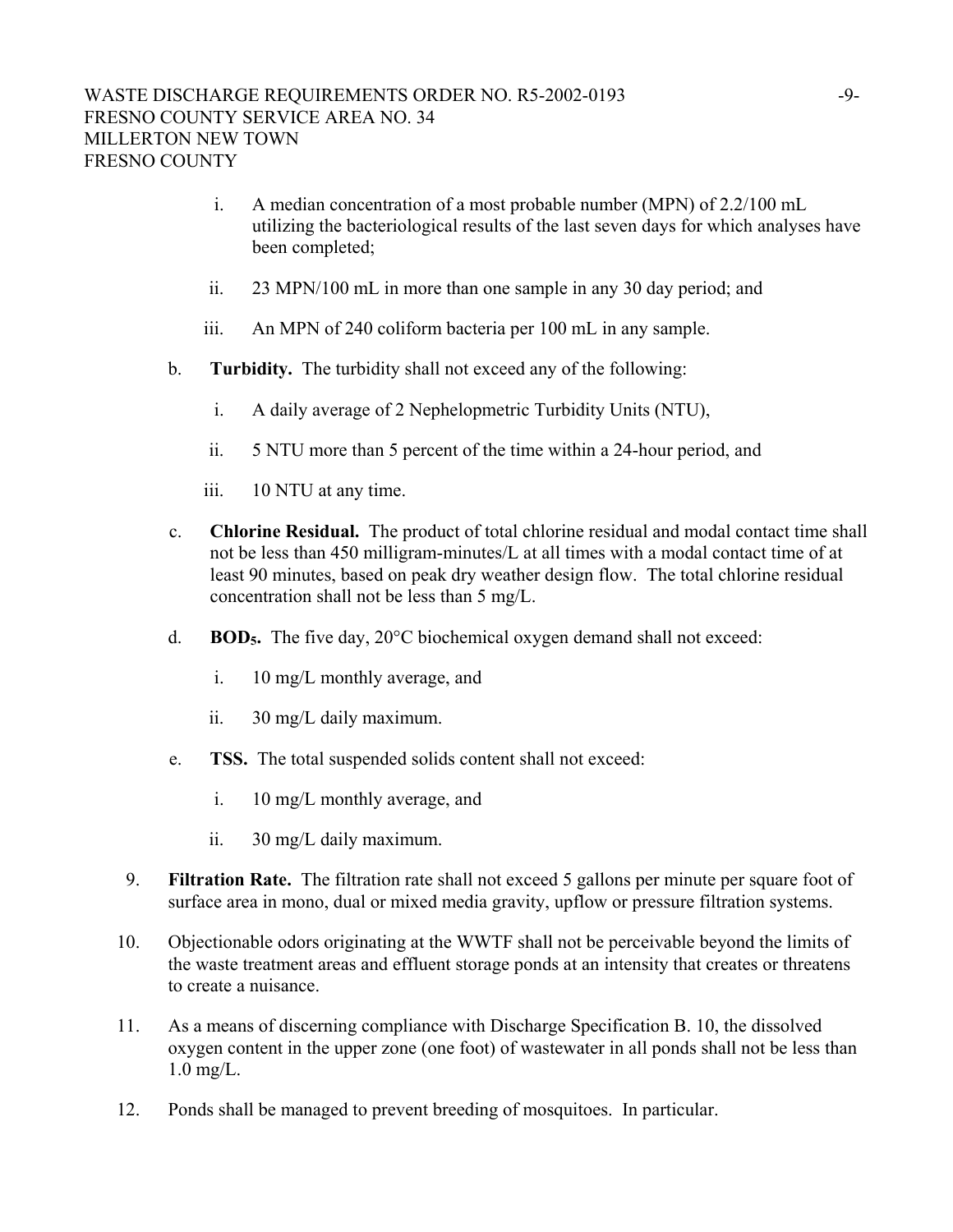- a. An erosion control plan should assure that small coves and irregularities are not created around the perimeter of the water surface.
- b. Weeds shall be minimized through control of water depth, harvesting, and herbicides.
- c. Dead algae, vegetation, and debris shall not accumulate on the water surface.
- d. Vegetation management operations in areas in which nesting birds have been observed shall be carried out either before or after, but not during, the **April 1 to June 30** bird nesting season.
- 13. Freeboard shall never be less than two feet in any pond (measured vertically) or lesser freeboard if certified in writing by a California registered civil engineer as adequate to prevent overtopping, overflows, or levee failures.
- 14. As a means of discerning compliance with Discharge Specification B.13, the Discharger shall install and maintain in each pond permanent markers with calibration indicating the water level at design capacity and available operational freeboard. Upon the Discharger's written documentation with request, specific WWTF ponds may be exempt from this requirement. Such exemptions are subject to the Executive Officer's written approval.
- 15. The WWTF, ponds, and use areas shall be designed, constructed, operated, and maintained to prevent inundation or washout due to floods with a 100-year frequency.
- 16. The Discharger shall preclude public access to the waste treatment facilities and lined effluent storage pond(s) adjacent to the treatment plant site through methods such as fences and signs.
- 17. Storage ponds shall have sufficient capacity to accommodate allowable wastewater flow and design seasonal precipitation and ancillary inflow and infiltration during the winter. Design seasonal precipitation shall be based on total annual precipitation using a return period of 100 years, distributed monthly in accordance with historical rainfall patterns.
- 18. On 15 November of each year, available storage capacity in storage ponds shall be at least equal to the volume necessary to comply with Discharge Specification B.17.
- 19. No waste constituent shall be released or discharged, or placed where it will be released or discharged, in a concentration or in a mass that causes violation of groundwater limitations.
- 20. A lined emergency storage basin shall be constructed adjacent to the WWTF to store effluent that does not meet specifications or raw wastewater in the event of a major problem at the WWTF. The stored wastewater shall be pumped back into the WWTF for processing when the emergency situation has been corrected. The basin shall have a capacity to store a minimum of 24-hours of influent wastewater flow. The liner shall have a permeability of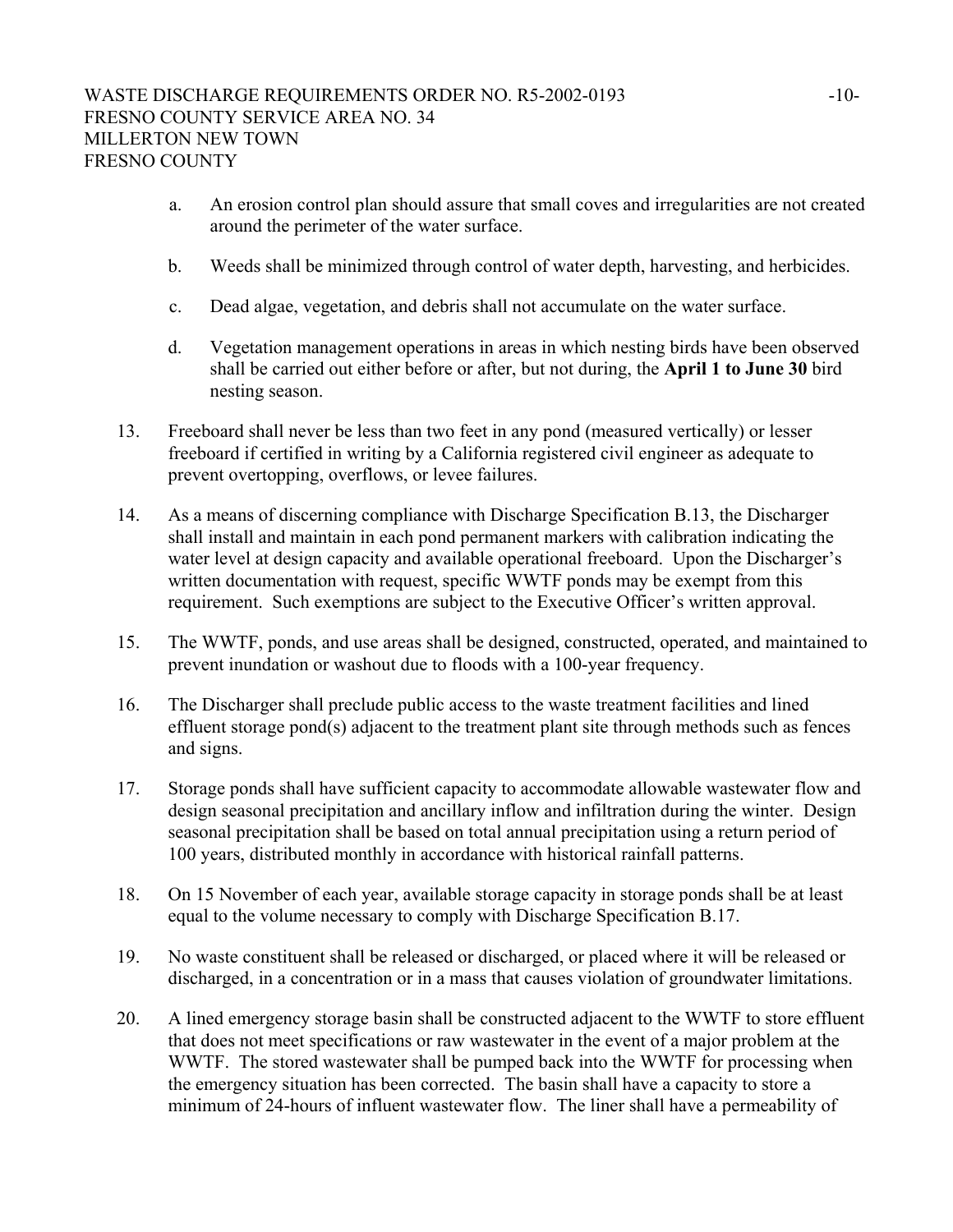less than  $10^{-6}$  cm/sec. The design shall be subject to the Executive Officer's written approval.

- 21. The WWTF shall meet the applicable reliability criteria set forth in Title 22, Sections 60333 to 60355. The WWTF shall be designed for continuous, reliable performance with provisions for component malfunction and primary power outage. All critical mechanical components in the process train shall have duplex or redundant units. In the event of a malfunction, the WWTF control system shall automatically start the secondary unit.
- 22. A standby power generator shall be installed for use during power failures and shall start automatically in the event of a disruption in service.

## **C. Water Recycling Specifications**

- 1. Use of recycled water as permitted by this Order shall comply with all the terms and conditions of the most current Title 22 requirements. Specifically, recycled water shall at a minimum be adequately oxidized, filtered, and disinfected water that receives tertiary level treatment.
- 2. All users of recycled water shall provide for appropriate backflow protection for potable water supplies as specified in Title 17, CCR, section 7604 or as specified by DHS.
- 3. Recycled water shall remain within the permitted Use Areas (as defined in Finding No. 18) at all times.
- 4. Application of wastewater, biosolids, and commercial fertilizer to Use Areas shall be at reasonable agronomic rates considering the crop, soil, climate, and irrigation management system in accordance with the use area management plan required under Provision E.6 of this Order, or as approved by the Executive Officer. The annual nutrient loading of use areas, including the nutritive value of organic and chemical fertilizers and of the recycled water shall not exceed 150 lbs/acre/year.
- 5. The Discharger shall not irrigate with recycled water within 50 feet of a domestic supply well.
- 6. The Discharger shall assure impoundments of recycled water are not within 100 feet of a domestic supply well.
- 7. The perimeter of Use Areas shall be graded to prevent ponding along public roads or other public areas.
- 8. Areas irrigated with recycled water shall be managed to prevent breeding of mosquitoes. More specifically:
	- a. All applied irrigation water must infiltrate completely within a 24-hour period.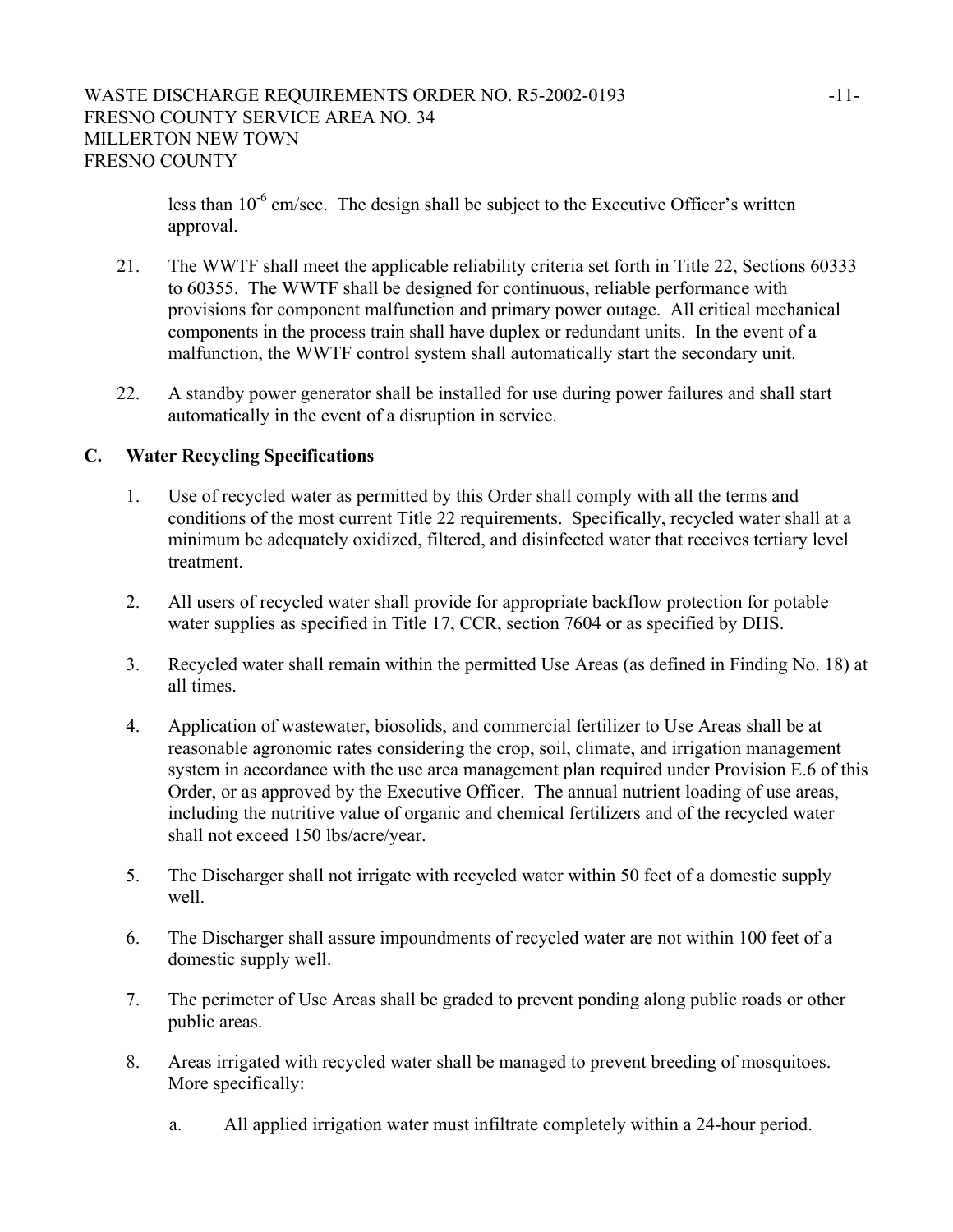- b. Ditches not serving as wildlife habitat should be maintained free of emergent, marginal, and floating vegetation.
- c. Low-pressure and unpressurized pipelines and ditches accessible to mosquitoes shall not be used to store recycled water.
- 9. Recycled water used for irrigation shall be managed to minimize erosion.
- 10. Recycled water shall be managed to minimize contact with workers and the public. Irrigation will take place at night to minimize the potential for public contact with recycled water.
- 11. If recycled water is used for construction purposes, it shall comply with the most current edition of *Guidelines for Use of Recycled Water for Construction Purposes*. Other uses of recycled water not specifically authorized herein shall be subject to the approval of the Executive Officer and shall comply with Title 22.
- 12. Signs with proper wording (shown below) of a size no less than four inches high by eight inches wide shall be placed at all areas of public access and around the perimeter of all areas used for effluent disposal or conveyance to alert the public of the use of recycled water. All signs shall present the international symbol similar to that shown in Attachment C and present the following wording:

## **RECYCLED WATER - DO NOT DRINK**

## **AGUA DE DESPERDICIO RECLAMADA - NO TOME**

- 13. Spray, mist, or runoff shall not enter dwellings, designated outdoor eating areas, or food handling facilities.
- 14. Drinking water fountains shall be protected against contact with recycled water spray, mist, or runoff.
- 15. Effluent pipelines and irrigation hardware must be appropriately labeled, and backflow prevention devices shall be used where a potential cross-connection could occur. Purple colored pipe must be utilized for all reclaimed water piping.
- 16. No hose bibbs shall be installed on the recycled water distribution system.
- 17. All valves, outlets, quick couplers, and sprinkler heads serving the recycled water system shall be of a type that can only be operated by an authorized user.
- 18. There shall be at least a ten-foot horizontal and a one-foot vertical separation between all pipelines transporting recycled water and those transporting domestic supply, with the domestic supply above the recycled water pipeline.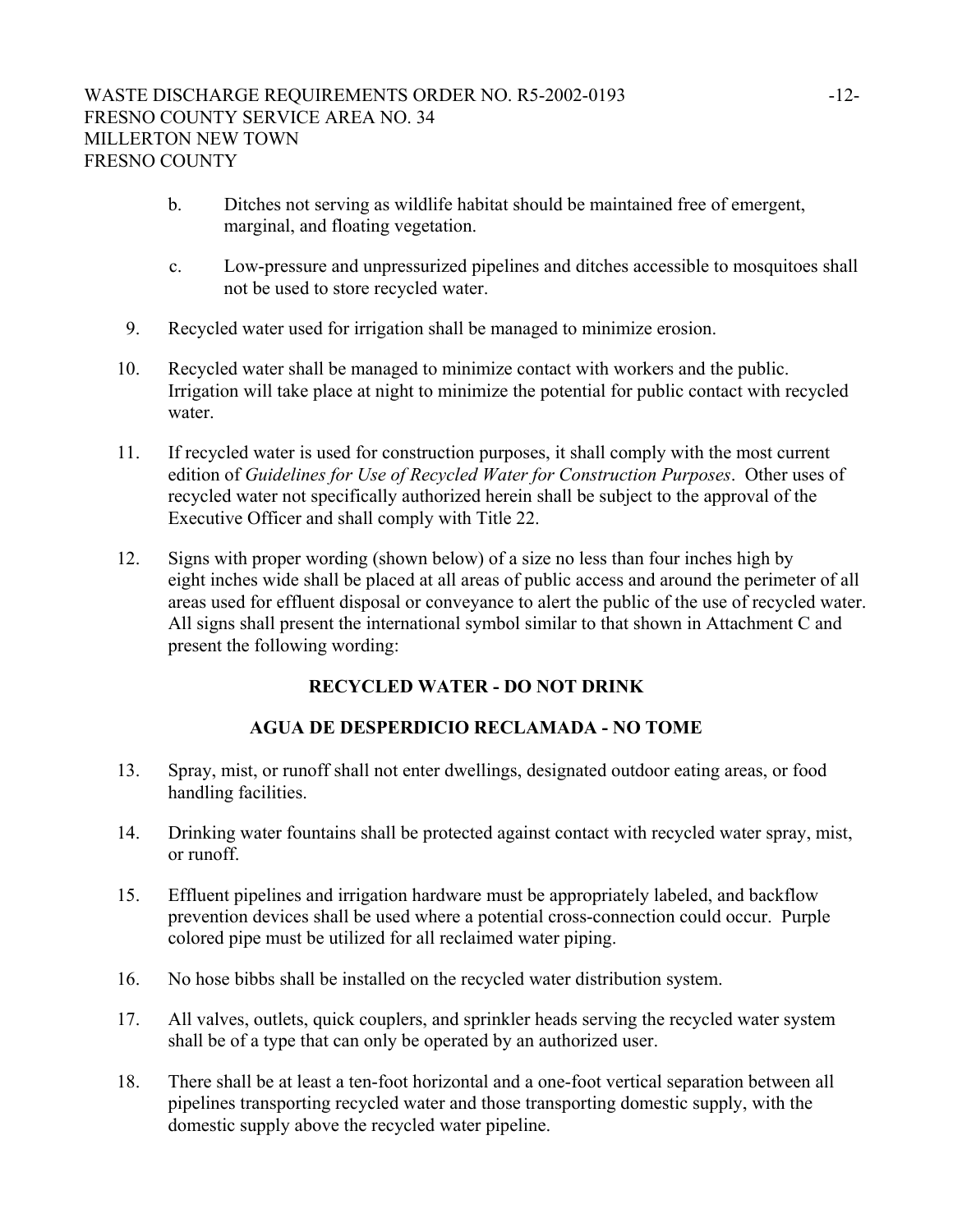19. Recycled water use shall cease during any period that the prohibitions, specifications or limitations in this Order cannot be met.

## **D. Sludge Specifications**

Sludge in this document means the solid, semisolid, and liquid residues removed during primary, secondary, or advanced wastewater treatment processes. Solid waste refers to grit and screening material generated during preliminary treatment. Residual sludge means sludge that will not be subject to further treatment at the WWTF. Biosolids refers to sludge that has been treated and tested and shown to be capable of being beneficially and legally used pursuant to federal and state regulations as a soil amendment for agriculture, silviculture, horticulture, and land reclamation activities.

- 1. Sludge and solid waste shall be removed from screens, sumps, ponds, clarifiers, etc. as needed to ensure optimal WWTF operation.
- 2. Treatment and storage of sludge generated by the WWTF shall be confined to the WWTF property and conducted in a manner that precludes infiltration of waste constituents into soils in a mass or concentration that will violate Groundwater Limitations.
- 3. Any storage of residual sludge, solid waste, and biosolids on property of the WWTF shall be temporary and controlled and contained in a manner that minimizes leachate formation and precludes infiltration of waste constituents into soils in a mass or concentration that will violate Groundwater Limitations.
- 4. Residual sludge, biosolids, and solid waste shall be disposed of in a manner approved by the Executive Officer and consistent with Title 27. Removal for further treatment, disposal, or reuse at sites (i.e, landfill, composting sites, soil amendment sites) operated in accordance with valid waste discharge requirements issued by a regional water quality control board will satisfy this specification.
- 5. Use of biosolids as a soil amendment shall comply with valid waste discharge requirements issued by a regional water quality control board. In most cases, this will mean General Biosolids Order (SWRCB Water Quality Order No. 2000-10-DWQ, General Waste Discharge Requirements for the Discharge of Biosolids to Land for Use as a Soil Amendment in Agricultural, Silvicultural, Horticultural, and Land Reclamation Activities). For a biosolids use project to be covered by the General Biosolids Order, the Discharger must file a complete Notice of Intent and receive a Notice of Applicability for each project.
- 6. Use and disposal of biosolids should comply with the self-implementing federal regulations of Title 40, Code of Federal Regulations (CFR), Part 503, which are subject to enforcement by the U.S. Environmental Protection Agency (EPA), not the Regional Board. If during the life of this Order the State accepts primacy for implementation of 40 CFR 503, the Regional Board may also initiate enforcement where appropriate.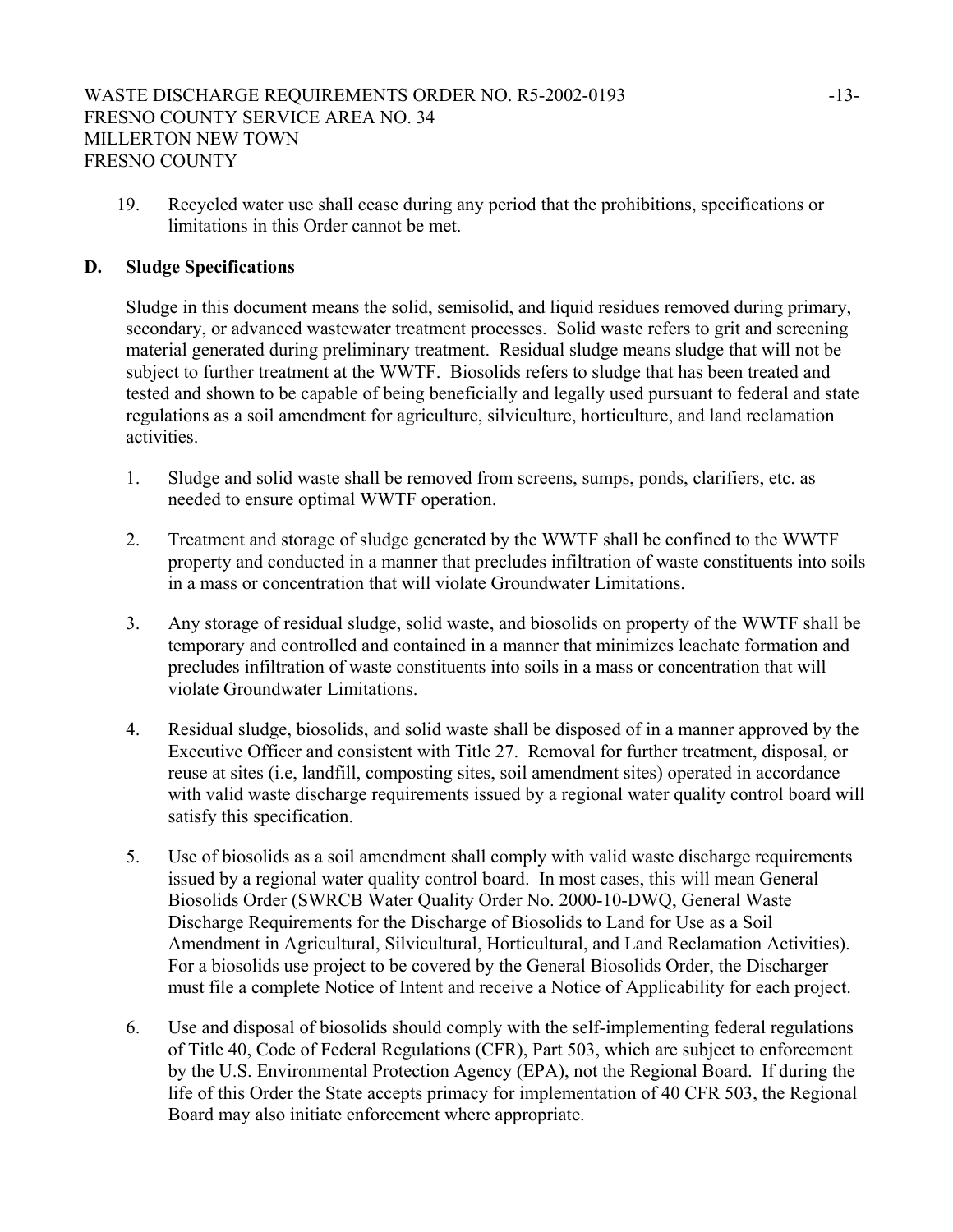#### **E. Groundwater Limitations**

The discharge, in combination with other waste sources, shall not cause underlying groundwater to contain waste constituents in concentrations statistically greater than background water quality, except for increases in salinity constituents consistent with effluent limitations.

## **F. Provisions**

- 1. The Discharger shall comply with Standard Provisions and Reporting Requirements for Waste Discharge Requirements, dated 1 March 1991, which are attached hereto and by reference a part of this Order. This attachment and its individual paragraphs are commonly referenced as Standard Provision(s).
- 2. The Discharger shall comply with Monitoring and Reporting Program (MRP) No. R5-2002-0193, that is part of this Order, and any revisions thereto as ordered by the Executive Officer.
- 3. The Discharger shall keep a copy of this Order, including its attachments and Standard Provisions, at the WWTF for reference by operating personnel. Key operating personnel shall be familiar with its contents.
- 4. To ensure the unrestricted availability of land for disposal of the WWTF effluent, prior to approval to discharge, the Discharger shall submit copies of recorded deeds of easement for those portions of land dedicated for effluent recycling. The easements shall state that effluent disposal is the primary use of the land, all other uses are subordinate, recycled water management of the site is the responsibility of the Discharger and must comply with the most recent waste discharge requirements order issued by the Regional Board. Whether the total dedicated land area provides adequate disposal capacity is subject to approval by the Executive Officer.
- 5. All technical reports required herein that involve planning, investigation, evaluation, or design, or other work requiring interpretation and proper application of engineering or geologic sciences, shall be prepared by or under the direction of persons registered to practice in California pursuant to California Business and Professions Code, sections 6735, 7835, and 7835.1. To demonstrate compliance with Title 16, CCR, sections 415 and 3065, all technical reports must contain a statement of the qualifications of the responsible registered professional(s). As required by these laws, completed technical reports must bear the signature(s) and seal(s) of the registered professional(s) in a manner such that all work can be clearly attributed to the professional responsible for the work.
- 6. Prior to approval of each phase, the Discharger shall submit an updated technical report describing a Use Area management plan that ensures wastewater, biosolids, and commercial fertilizer will be applied to the Use Area as defined herein at reasonable agronomic rates considering the crop, soil, climate, and irrigation management system. The report shall describe the types of vegetation to be grown and harvested annually, vegetation water use,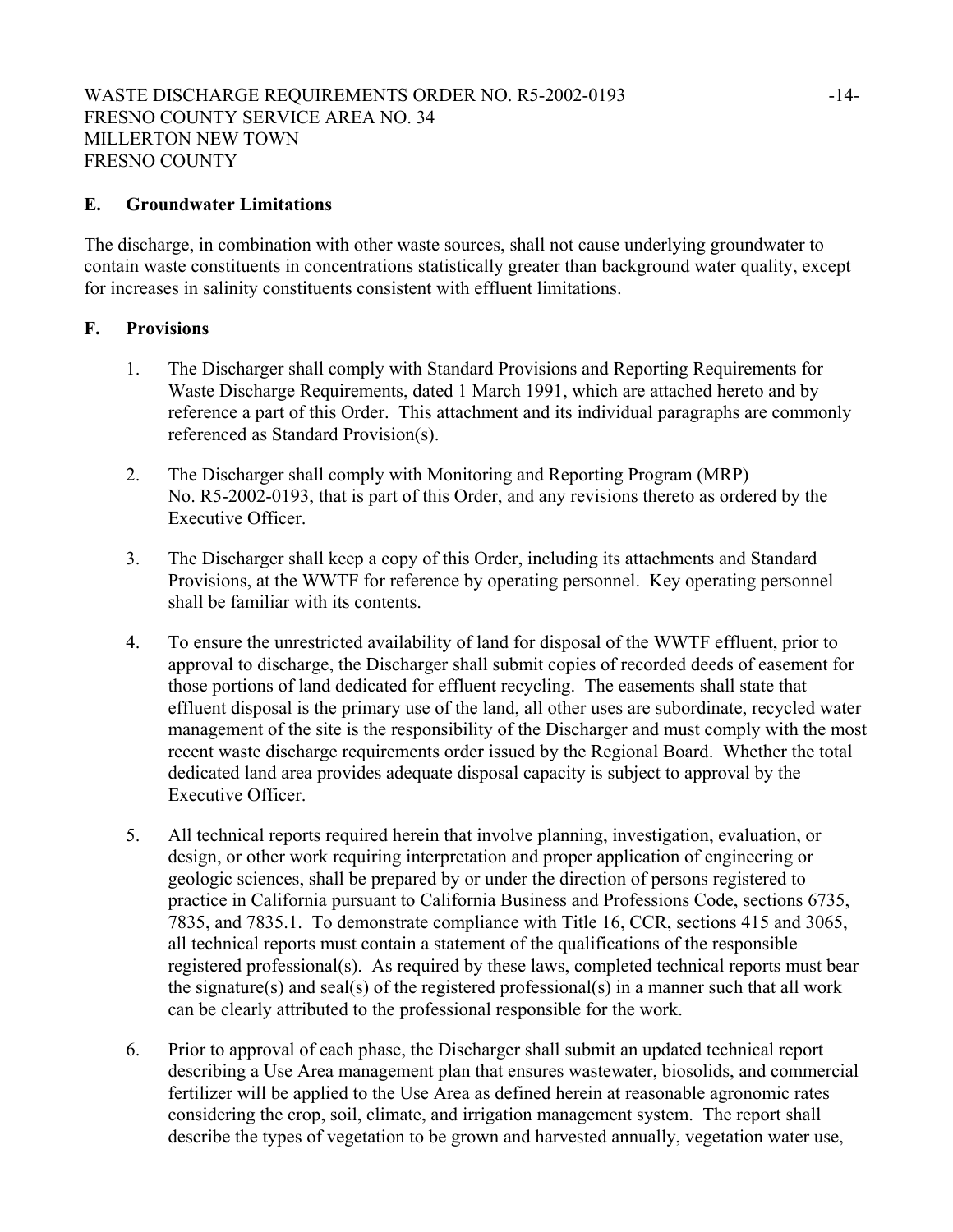## WASTE DISCHARGE REQUIREMENTS ORDER NO. R5-2002-0193 -15-FRESNO COUNTY SERVICE AREA NO. 34 MILLERTON NEW TOWN FRESNO COUNTY

nitrogen uptake, and supporting data and calculations for monthly water and yearly nutrient balances. The technical report shall also describe the wastewater constituent concentrating effect resulting from irrigation. The technical report shall include a map showing locations of all domestic and irrigation wells that are within and near the Use Area, areas of public access, location and wording of public warning signs and setback distances from irrigation/domestic wells, property boundaries, and roads. Upon written acceptance of the technical report by the Executive Officer, this provision will be satisfied.

- 7. Prior to approval of each phase, the Discharger shall submit an updated technical report describing a Use Area management plan that includes a description of the methods and procedures for implementation of the management, design and operation of the use sites as set forth in Title 22 and in the 22 May 2002 "Revised Title 22 Engineering Report" approved by the California Department of Health Services on 13 August 2002. Upon written acceptance of the technical report by the Executive Officer, this provision will be satisfied.
- 8. Prior to approval of each phase, the Discharger shall submit an updated technical report describing a sludge management plan that satisfies the information requirements of Attachment D, *Information Needs For Sludge Management Plan*. The technical report submitted pursuant to this Provision shall be prepared in accordance with Provision F.5. Upon written acceptance of the technical report by the Executive Officer, this provision will be satisfied.
- 9. By **18 February 2003**, the Discharger shall submit for the existing WWTF: (a) technical reports as described in Provisions F.6, F.7 and F.8; and (b) deed(s) of easement for the Use Areas(s) as described in the technical report(s) and meeting the terms of Provision F.4. Upon written acceptance of the technical reports and deeds of easement by the Executive Officer, this Provision will be satisfied.
- 10. Upon completion of the interim WWTF to **0.112 mgd** (described in Finding No. 4) and at least **120 days** prior to discharging more than **0.056 mgd** to the Use Area, the Discharger shall submit: (a) updated technical reports as described in Provisions F.6, F.7 and F.8; and (b) deed(s) of easement for the expanded Use Area(s) as described in the updated technical report(s) and meeting the terms of Provision F.4 for Regional Board review. Upon written acceptance of the technical reports and deeds of easement by the Executive Officer, this Provision will be satisfied.
- 11. Upon completion of the Phase I WWTF to **0.25 mgd** (described in Finding No. 7) and at least **120 days** prior to discharging more than **0.112 mgd** to the Use Area, the Discharger shall submit: (a) updated technical reports as described in Provisions F.6, F.7, and F.8; and (b) deed(s) of easement for the expanded Use Area(s) as described in the updated technical report(s) and meeting the terms of Provision F.4 for Regional Board review. Upon written acceptance of the technical reports and deeds of easement by the Executive Officer, this provision will be satisfied.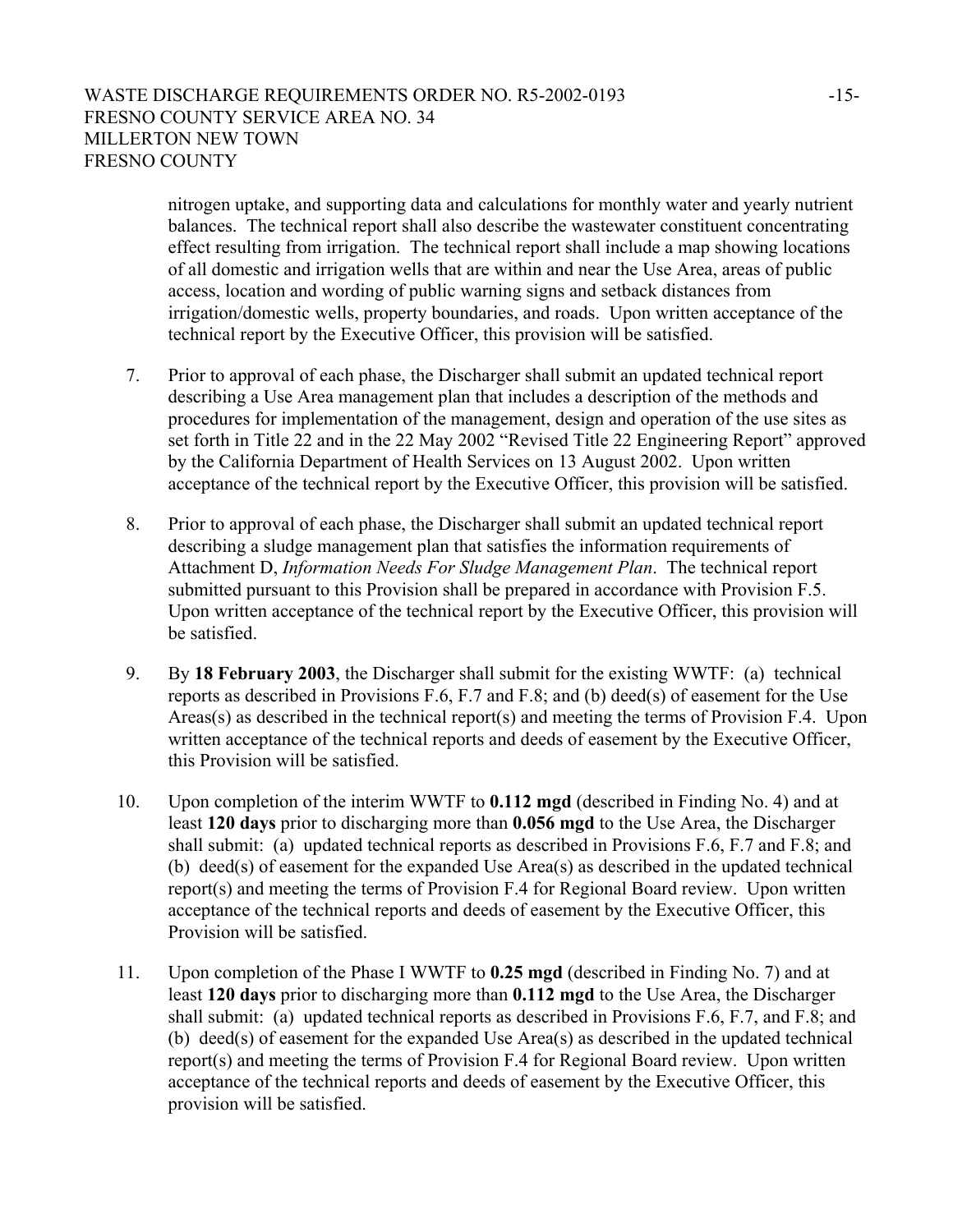- 12. Upon completion of the Phase II WWTF to **0.50 mgd** (described in Finding No. 7) and at least **120 days** prior to discharging more than **0.25 mgd** to the Use Area, the Discharger shall submit: (a) updated technical reports as described in Provisions F.6, F.7, and F.8; and (b) deed(s) of easement for the expanded Use Area(s) as described in the updated technical report(s) and meeting the terms of Provision F.4 for Regional Board review. Upon written acceptance of the technical reports and deeds of easement by the Executive Officer, this provision will be satisfied.
- 13. Upon completion of the Phase III WWTF to **0.709 mgd** (described in Finding No. 7) and at least **120 days** prior to discharging more than **0.50 mgd** to the Use Area, the Discharger shall submit: (a) updated technical reports as described in Provisions F.6, F.7, and F.8; and (b) deed(s) of easement for the expanded Use Area(s) as described in the updated technical report(s) and meeting the terms of Provision F.4 for Regional Board review. Upon written acceptance of the technical reports and deeds of easement by the Executive Officer, this provision will be satisfied.
- 14. The Discharger shall not allow pollutant-free wastewater to be discharged into the WWTF collection, treatment, and disposal systems in amounts that significantly diminish the system's capability to comply with this Order. Pollutant-free wastewater means stormwater (i.e., inflow), groundwater (i.e., infiltration), cooling waters, and condensates that are essentially free of pollutants.
- 15. The Discharger shall implement best practicable treatment and control of the discharge, including proper operation and maintenance, to comply with terms of this Order.
- 16. The Discharger shall report to the Regional Board any toxic chemical relase associated with the WWTF pursuant to section 313 of the "Emergency Planning and Community Right to Know Act of 1986." If the Regional Board determines that the toxic waste constituent had or has a reasonable potential to cause or contribute to violation of a water quality objective, the Regional Board may reopen this Order and prescribe an effluent limitation for the constituent.
- 17. If the Regional Board determines that waste constituents in the discharge have reasonable potential to cause or contribute to an exceedance of a limit for groundwater, this Order may be enforced or, alternately, reopened for consideration of addition or revision of appropriate numerical effluent or groundwater limitations for the problem constituents.
- 18. The Discharger must comply with all conditions of this Order, including timely submittal of technical and monitoring reports as directed by the Executive Officer. Accordingly, the Discharger shall submit to the Regional Board on or before each report due date the specified document or, if an action is specified, a written report detailing evidence of compliance with the date and task. If noncompliance is being reported, the reasons for such noncompliance shall be stated, plus an estimate of the date when the Discharger will be in compliance. The Discharger shall notify the Regional Board by letter when it returns to compliance with the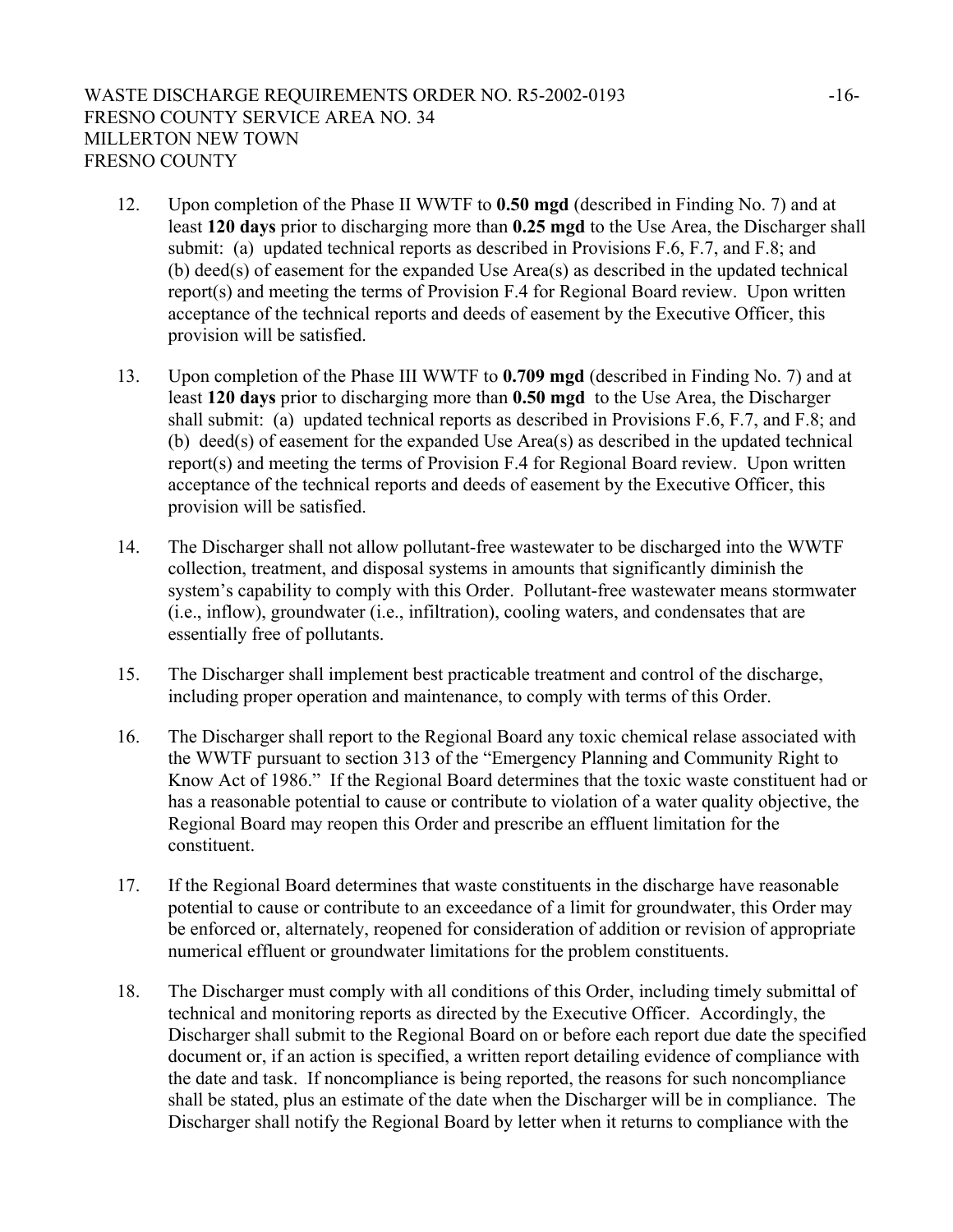time schedule. Violations may result in enforcement action, including Regional Board or court orders requiring corrective action or imposing civil monetary liability, or in revision or rescission of this Order.

- 19. In the event of any change in control or ownership of land or waste treatment and storage facilities presently owned or controlled by the Discharger, the Discharger shall notify the succeeding owner or operator of the existence of this Order by letter, a copy of which shall be immediately forwarded to this office. To assume operation under this Order, the succeeding owner or operator must apply in writing to the Executive Officer requesting transfer of the Order. The request must contain the requesting entity's full legal name, the state of incorporation if a corporation, the address and telephone number of the persons responsible for contact with the Regional Board and a statement. The statement shall comply with the signatory paragraph of Standard Provision B.3 and state that the new owner or operator assumes full responsibility for compliance with this Order. Failure to submit the request shall be considered a discharge without requirements, a violation of the California Water Code. Transfer shall be approved or disapproved in writing by the Executive Officer.
- 20. The Regional Board will review this Order periodically and will revise requirements when necessary.

I, THOMAS R. PINKOS, Acting Executive Officer, do hereby certify the foregoing is a full, true, and correct copy of an Order adopted by the California Regional Water Quality Control Board, Central Valley Region, on 18 October 2002.

THOMAS R. PINKOS, Acting Executive Officer

Order Attachments: Monitoring Standard Provisions A. Location Map B. Flow Diagram C. Recycled Water Sign Symbol D. Information Needs for Sludge Management Plan E. Recommended Use Area Reporting Form Information Sheet Standard Provisions (1 March 1991 version as amended) (separate attachment to Discharger only)

BLH/WDH:10/18/02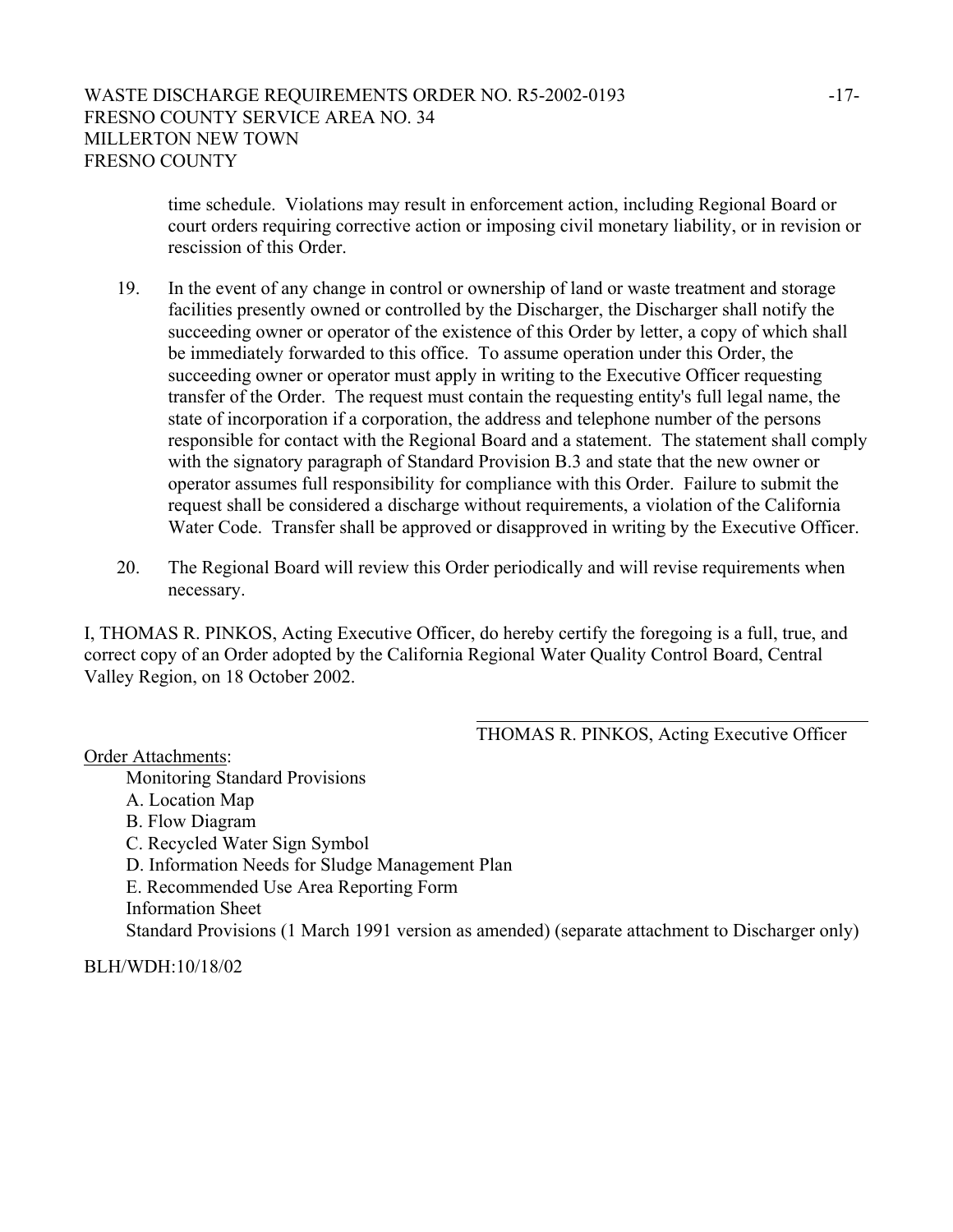## CALIFORNIA REGIONAL WATER QUALITY CONTROL BOARD CENTRAL VALLEY REGION

## MONITORING AND REPORTING PROGRAM NO. R5-2002-0193 FOR FRESNO COUNTY SERVICE AREA NO. 34 MILLERTON NEW TOWN FRESNO COUNTY

This Monitoring and Reporting Program (MRP) is required pursuant to California Water Code section 13267. The Discharger shall not implement any changes to this MRP unless and until the Regional Board adopts or the Executive Officer issues a revised MRP. Sample station locations are depicted on Attachment B. Changes to sample location shall be established with concurrence of Regional Board's staff, and a description of the revised stations shall be submitted to the Regional Board and, following approval of the Executive Officer, attached by the Discharger to its copy of this Order. All samples shall be representative of the volume and nature of the discharge or matrix of material sampled. The time, date, and location of each sample shall be recorded on the sample chain of custody form. All analyses shall be performed in accordance with Standard Provisions, Provisions for Monitoring.

## **INFLUENT MONITORING**

The Discharger shall collect influent samples at the headworks of the treatment facility prior to any treatment of waste. Time of a grab sample shall be recorded. Influent monitoring shall include at least the following:

| Constituent                      | Units    | <b>Type of Sample</b>        | <b>Sampling Frequency</b> |
|----------------------------------|----------|------------------------------|---------------------------|
| Maximum Daily Flow               | mgd      | Metered                      | Continuous                |
| <b>Average Daily Flow</b>        | mgd      | Computed                     | Daily <sup>1</sup>        |
| Monthly Average Flow             | mgd      | Computed                     | Monthly                   |
| Settleable Solids                | mL/L     | Grab                         | $2$ /week <sup>2</sup>    |
| pH                               | pH units | Grab                         | $2$ /week $^2$            |
| BOD <sub>5</sub> <sup>3</sup>    | mg/L     | 24-hr Composite <sup>4</sup> | $2$ /week $^2$            |
| Monthly Average BOD <sub>5</sub> | mg/L     | Calculated                   | Monthly                   |
| $TSS^5$                          | mg/L     | 24-hr Composite <sup>4</sup> | $2$ /week <sup>2</sup>    |
| Monthly Average TSS              | mg/L     | Calculated                   | Monthly                   |

<sup>1</sup> Sample frequencies referenced hereafter in this program as daily shall not include weekends or holidays.

 $\frac{2}{3}$  On nonconsecutive days

 $\frac{3}{4}$  Five-day, 20 $\degree$ C biochemical oxygen demand

<sup>4</sup> 24-hour composite sampling as referred to in this program shall be flow-proportioned.<br> $\frac{5}{2}$  Total Suggered Solids

<sup>5</sup> Total Suspended Solids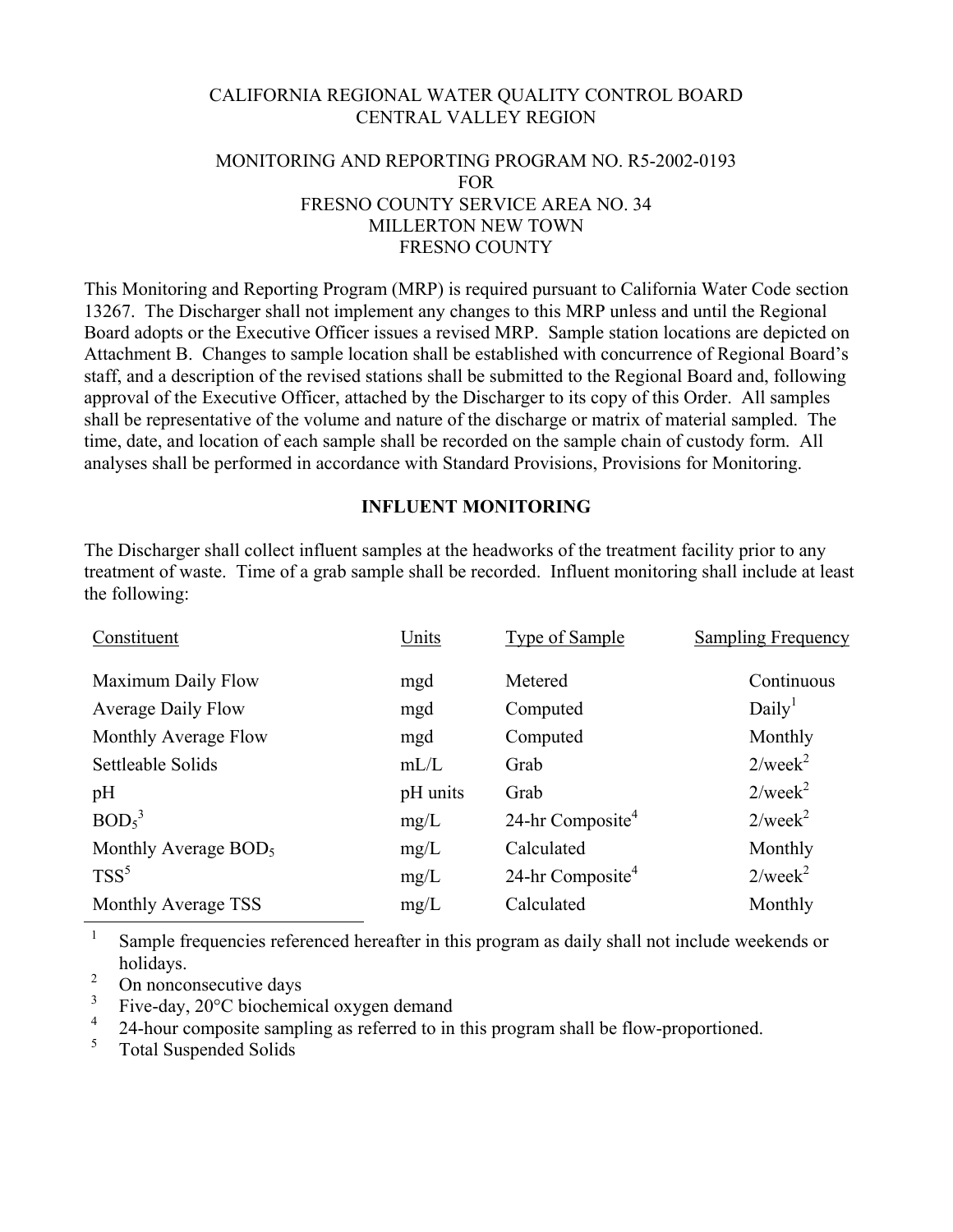#### MONITORING AND REPORTING PROGRAM NO. R5-2002-0193 -2- FRESNO COUNTY SERVICE AREA NO. 34 MILLERTON NEW TOWN FRESNO COUNTY

#### **EFFLUENT MONITORING**

The Discharger shall collect effluent samples at a point in the system following treatment and before discharge to the storage ponds or Use Area (if discharge is directly to Use Area). Effluent samples shall be representative of the volume and nature of the discharge. Time of collection of a grab sample shall be recorded. Effluent monitoring shall include the following:

| Constituent                               | Units          | <b>Type of Sample</b>   | <b>Sampling Frequency</b> |
|-------------------------------------------|----------------|-------------------------|---------------------------|
| Settleable Solids                         | mL/L           | Grab                    | Daily                     |
| pH                                        | pH Units       | Grab                    | Daily                     |
| BOD <sub>5</sub>                          |                |                         |                           |
| Concentration                             | mg/L           | 24-hr Composite         | 2/Week                    |
| Monthly Average                           | mg/L           | Calculated              | Monthly                   |
| Percent Removal                           | $\frac{0}{0}$  | Calculated              | Monthly                   |
| <b>TSS</b>                                |                |                         |                           |
| Concentration                             | mg/L           | 24-hr Composite         | 2/Week                    |
| Monthly Average                           | mg/L           | Calculated              | Monthly                   |
| Percent Removal                           | $\frac{0}{0}$  | Calculated              | Monthly                   |
| Total Dissolved Solids (TDS) <sup>2</sup> | mg/L           | 24-hr Composite         | 2/Month <sup>3</sup>      |
| $EC^4$                                    | $\mu$ mhos/cm  | 24-hr Composite         | $2/M$ onth <sup>3</sup>   |
| <b>Total Coliform Organisms</b>           | $MPN5/100$ mL  | $\text{Grab}^5$         | Daily                     |
| Running 7-day median                      | $MPN5/100$ mL  | Calculated              | Daily                     |
| Turbidity                                 | <b>NTU</b>     | Continuous              | Continuous                |
| Reportable Turbidity                      |                |                         |                           |
| Maximum Monthly                           | <b>NTU</b>     | Metered                 | Continuous                |
| 24-hr Average                             | <b>NTU</b>     | Calculated              | Daily                     |
| 95 <sup>th</sup> Percentile               | <b>NTU</b>     | Calculated <sup>6</sup> | Daily                     |
| Minimum Chlorine Residual                 | mg/L           | Continuous              | Continuous                |
| <b>Modal Contact Time</b>                 | minutes        | Calculated              | Daily                     |
| <b>Filter Loading Rate</b>                | $gal/min/ft^2$ | Calculated <sup>7</sup> | Daily                     |
| Nitrate (as N)                            | mg/L           | 24-hr Composite         | Monthly                   |
| Ammonia (as N)                            | mg/L           | 24-hr Composite         | Monthly                   |
| Total Kjeldahl Nitrogen (TKN)             | mg/L           | 24-hr Composite         | Monthly                   |
| <b>Total Nitrogen</b>                     | mg/L           | Calculated              | Monthly                   |
| <b>Total Trihalomethanes</b>              | mg/L           | Grab                    | Quarterly                 |
| General Minerals <sup>8</sup>             | mg/L           | 24-hr Composite         | Semiannual <sup>9</sup>   |

<sup>1</sup> If results of monitoring a pollutant appear to violate discharge specifications, but monitoring frequency is not sufficient to validate violation (e.g., the monthly mean for  $BOD<sub>5</sub>$ ), or indicate a violation and potential upset of the treatment process, the frequency of sampling shall be increased to confirm the magnitude and duration of violation, if any, and aid in identification and resolution of the problem.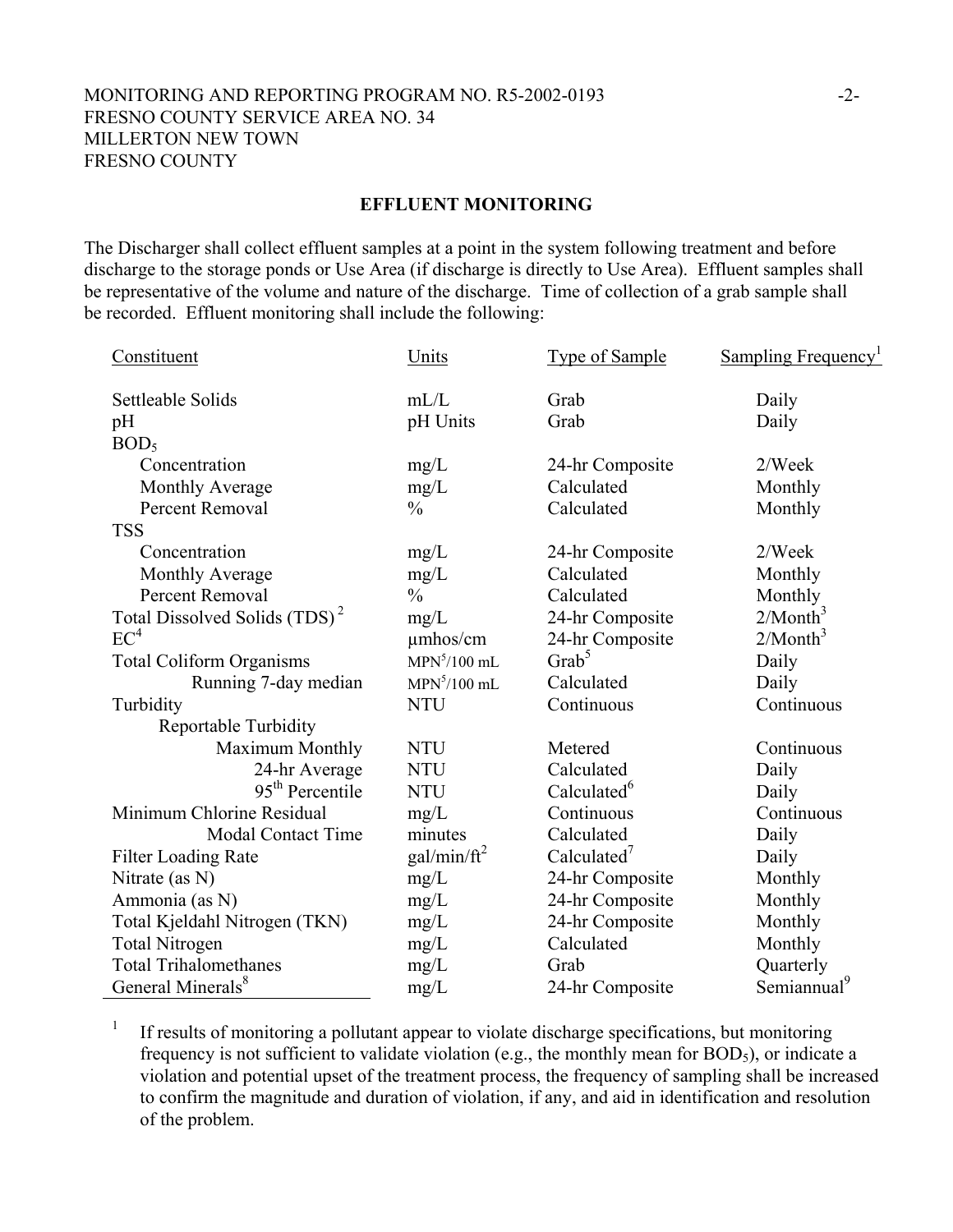## MONITORING AND REPORTING PROGRAM NO. R5-2002-0193 -3- FRESNO COUNTY SERVICE AREA NO. 34 MILLERTON NEW TOWN FRESNO COUNTY

- <sup>2</sup> TDS referenced hereafter in this program shall be determined using Environmental Protection Agency (EPA) Method No. 160.1 for combined organic and inorganic TDS and EPA Method No. 160.4 for inorganic TDS or equivalent analytical procedures specified in 40 Code of Federal Regulations (CFR) Part 136.
- $\frac{3}{4}$  In nonconsecutive weeks coincident with influent EC sampling.
- $^{4}$  Conductivity at 25 $^{\circ}$ C
- <sup>5</sup> Most Probable Number. Total coliform organism samples shall be dechlorinated immediately following sample collection as part of sample collection procedures.
- <sup>6</sup> Turbidity compliance pursuant to Title 22, CCR, section  $60301.320(a)(2)(B)$  and (b)(1) shall be determined using readings taken at intervals of no more than 1.2-hours over a period of 24-hours. Should the continuous turbidity meter and recorder fail, grab sampling at a minimum frequency of 1.2-hours may be substituted for a period of up to 24-hours.
- $\frac{7}{8}$  Maximum rate during time filter is operated.
- <sup>8</sup> General Minerals as referred to in this program shall include the constituents in the General Minerals Analyte List presented below.
- <sup>9</sup> April and October

#### **General Minerals Analyte List**

| Alkalinity (as $CaCO3$ )  | Carbonate (as $CaCO3$ ) | Manganese |
|---------------------------|-------------------------|-----------|
| Aluminum                  | Chloride                | Phosphate |
| Bicarbonate (as $CaCO3$ ) | Hardness (as $CaCO3$ )  | Potassium |
| <b>Boron</b>              | <i>Iron</i>             | Sodium    |
| Calcium                   | Magnesium               | Sulfate   |

General Minerals Sample Collection and Preservation: With the exception of effluent samples, samples placed in an acid-preserved bottle must first be filtered through a 0.45 µm nominal pore size filter. If field filtering is not feasible, samples shall be collected in unpreserved containers and submitted to the laboratory within 24-hours with a request (on the chain-of-custody form) to immediately filter then preserve the sample.

## **POND MONITORING**

Storage ponds shall be sampled systematically for the parameters specified below. Freeboard shall be monitored on all storage ponds in use to the nearest one tenth of a foot. Pond monitoring shall include at least the following: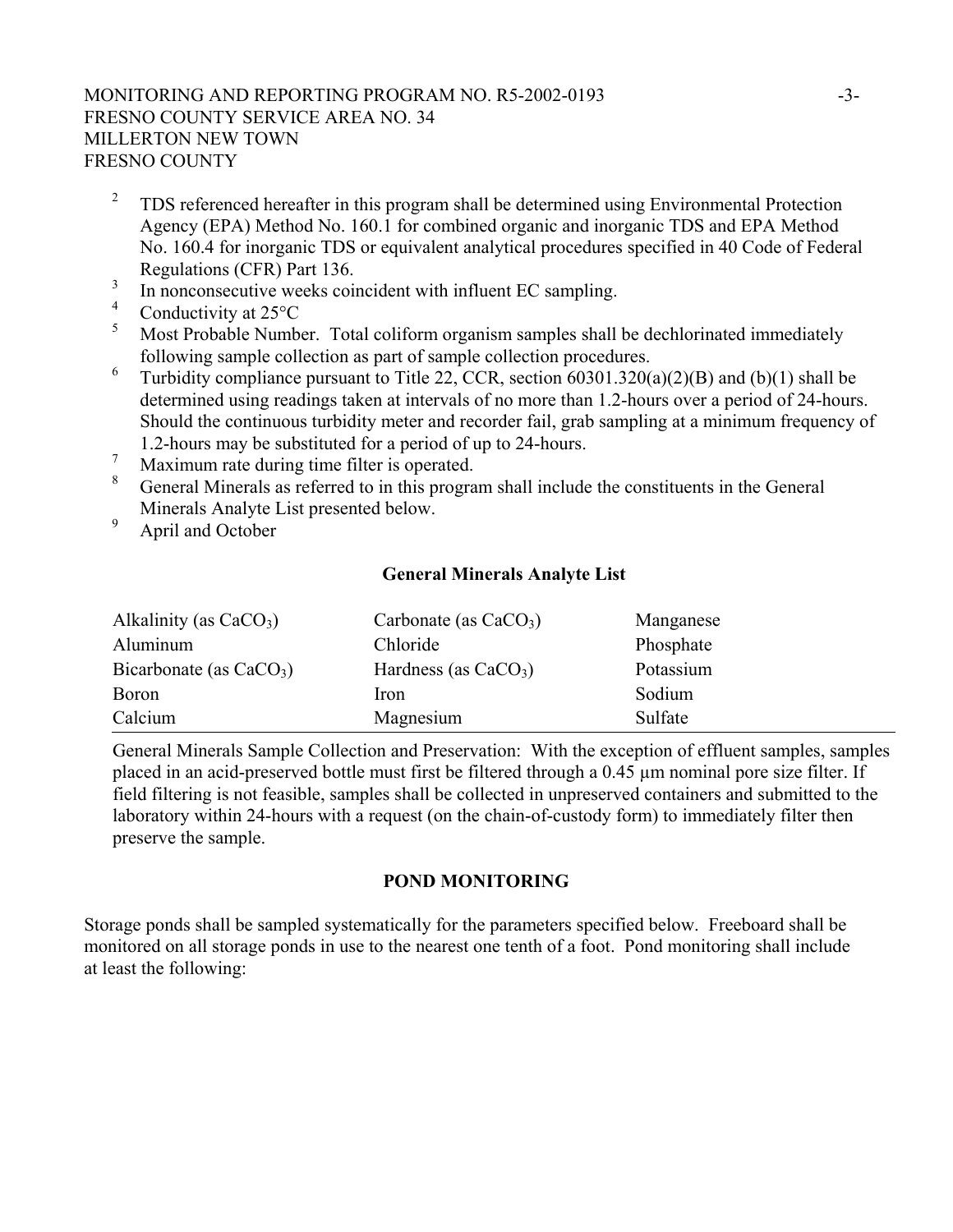## MONITORING AND REPORTING PROGRAM NO. R5-2002-0193 -4- FRESNO COUNTY SERVICE AREA NO. 34 MILLERTON NEW TOWN FRESNO COUNTY

| Constituent/Parameter         | Units             | Type of Sample    | Sampling Frequency <sup>1</sup> |
|-------------------------------|-------------------|-------------------|---------------------------------|
| EC                            | $\mu$ mhos/cm     | Grab              | Weekly                          |
| Dissolved Oxygen (DO)         | mg/L              | $\text{Grab}^2$   | Weekly                          |
| Nitrate (as $N$ )             | mg/L              | Grab <sup>3</sup> | Monthly                         |
| Ammonia (as N)                | mg/L              | Grab <sup>3</sup> | Monthly                         |
| Total Kjeldahl Nitrogen (TKN) | mg/L              | $\text{Grab}^3$   | Monthly                         |
| <b>Total Nitrogen</b>         | mg/L              | Calculated        | Monthly                         |
| Freeboard                     | feet <sup>4</sup> | Observation       | Weekly                          |

<sup>1</sup> If results of monitoring appear to violate effluent limitations, but monitoring frequency is not sufficient to validate violation or indicate a violation and potential upset of the treatment process (e.g., less than minimum dissolved oxygen concentration), the frequency of sampling shall be increased to confirm the magnitude and duration of violation, if any, and aid in identification and resolution of the problem.

- 2 Samples shall be collected at a depth of one foot from each pond in use, opposite the inlet, and analyzed for DO. Samples shall be collected between 0700 and 0900 hours. If DO results for any pond in use indicate noncompliance with the effluent limit, the Discharger shall implement corrective measures as specified in the operation and maintenance manual and monitor said pond daily until its DO stabilizes above 1.0 mg/L.
- 3 Effluent storage pond only.
- 4 Freeboard shall be monitored to the nearest tenth of a foot.

In addition, the Discharger shall inspect the condition of storage ponds once per week and write visual observations in a bound logbook. Notations shall include observations of whether weeds are developing in the water or along the bank, and their location; whether dead algae, vegetation, scum, or debris are accumulating on the pond surfaces and their location; whether burrowing animals or insects are present; and the color of the ponds (e.g., dark sparkling green, dull green, yellow, gray, tan, brown, etc.). A summary of the entries made in the log during each month shall be submitted along with the monitoring report the following month. If the Discharger finds itself in violation of Discharge Specifications B.10- B.15, the Discharger shall briefly explain the action taken or to be taken to correct the violation. The Discharger shall certify in each November monitoring report that it is in compliance with Discharge Specification B.18.

#### **WATER SUPPLY MONITORING**

The finished water from the water treatment plant for Fresno County Service Area No. 34 shall be monitored as follows:

| Constituent | Units         | Measurement | Frequency              |
|-------------|---------------|-------------|------------------------|
| EC          | $\mu$ mhos/cm | Grab        | Quarterly <sup>1</sup> |

<sup>1</sup> January, April, July and October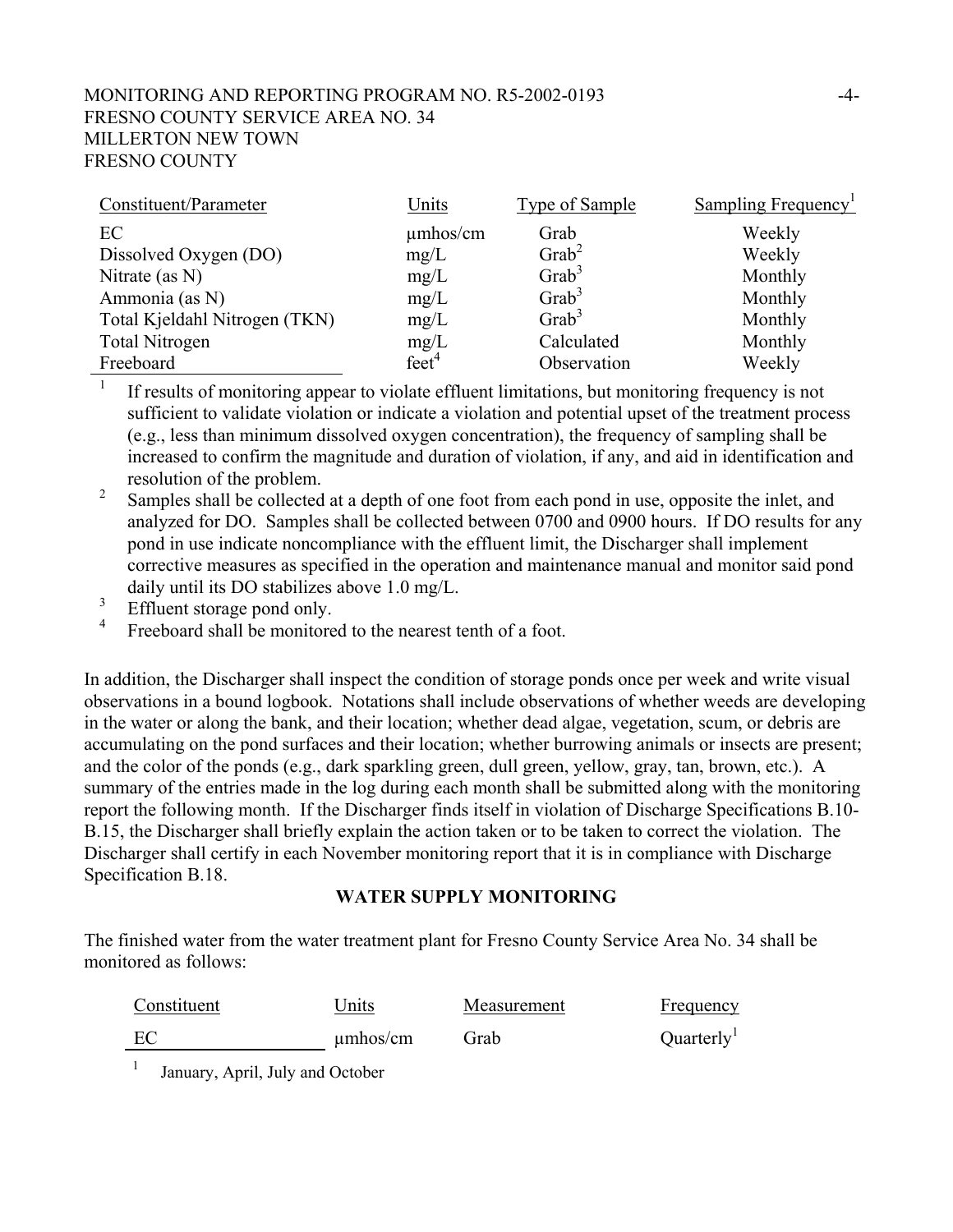## MONITORING AND REPORTING PROGRAM NO. R5-2002-0193 -5- FRESNO COUNTY SERVICE AREA NO. 34 MILLERTON NEW TOWN FRESNO COUNTY

#### **SLUDGE MONITORING**

To ensure that discharges to the WWTF are not interfering with the treatment process, the Discharger shall collect a composite sample of sludge at least annually in accordance with EPA's *POTW SLUDGE SAMPLING AND ANALYSIS GUIDANCE DOCUMENT, AUGUST 1989,* and test for metals:

| Arsenic    | Copper  | Nickel   |
|------------|---------|----------|
| Cadmium    | Lead    | Selenium |
| Molybdenum | Mercury | Zinc     |

Sampling records shall be retained for a minimum of five years. A log shall be kept of sludge quantities generated and of handling, application and disposal activities. The frequency of entries is discretionary; however, the log should be complete enough to serve as a basis for part of the annual report. Prior to any disposal or land application of sewage sludge, or removal of sewage sludge from the WWTF, the monitoring and record keeping requirements of 40 CFR 503 shall be met.

#### **USE AREA MONITORING**

The amounts of water and recycled water applied to the Use Area (in acre-feet) and amounts of biosolids and chemical fertilizers (in pounds of nitrogen per acre) shall be measured and reported to the Regional Board quarterly in accordance with the following schedule:

| Monitoring Period  | Data Due   |
|--------------------|------------|
| January – March    | 1 May      |
| April – June       | 1 August   |
| $July - September$ | 1 November |
| October - December | 1 February |

The Discharger shall utilize the form presented in Attachment E (or variation thereof subject to Regional Board staff approval) for reporting the Use Area monitoring data.

#### **REPORTING**

The Discharger shall report monitoring data and information as required in this MRP and as required in the Standard Provisions and Reporting Requirements. All reports submitted in response to this MRP shall comply with the signatory requirements in Standard Provisions, General Reporting Requirements B.3. Daily, twice weekly, weekly, twice monthly, and monthly monitoring data shall be reported in monthly monitoring reports. Monthly monitoring reports shall be submitted to the Regional Board by the **1st day of second month following sampling**. Quarterly monitoring reports shall be submitted by the **1st day of the second month after the calendar quarter**. Annual reports shall be submitted by **1 February.**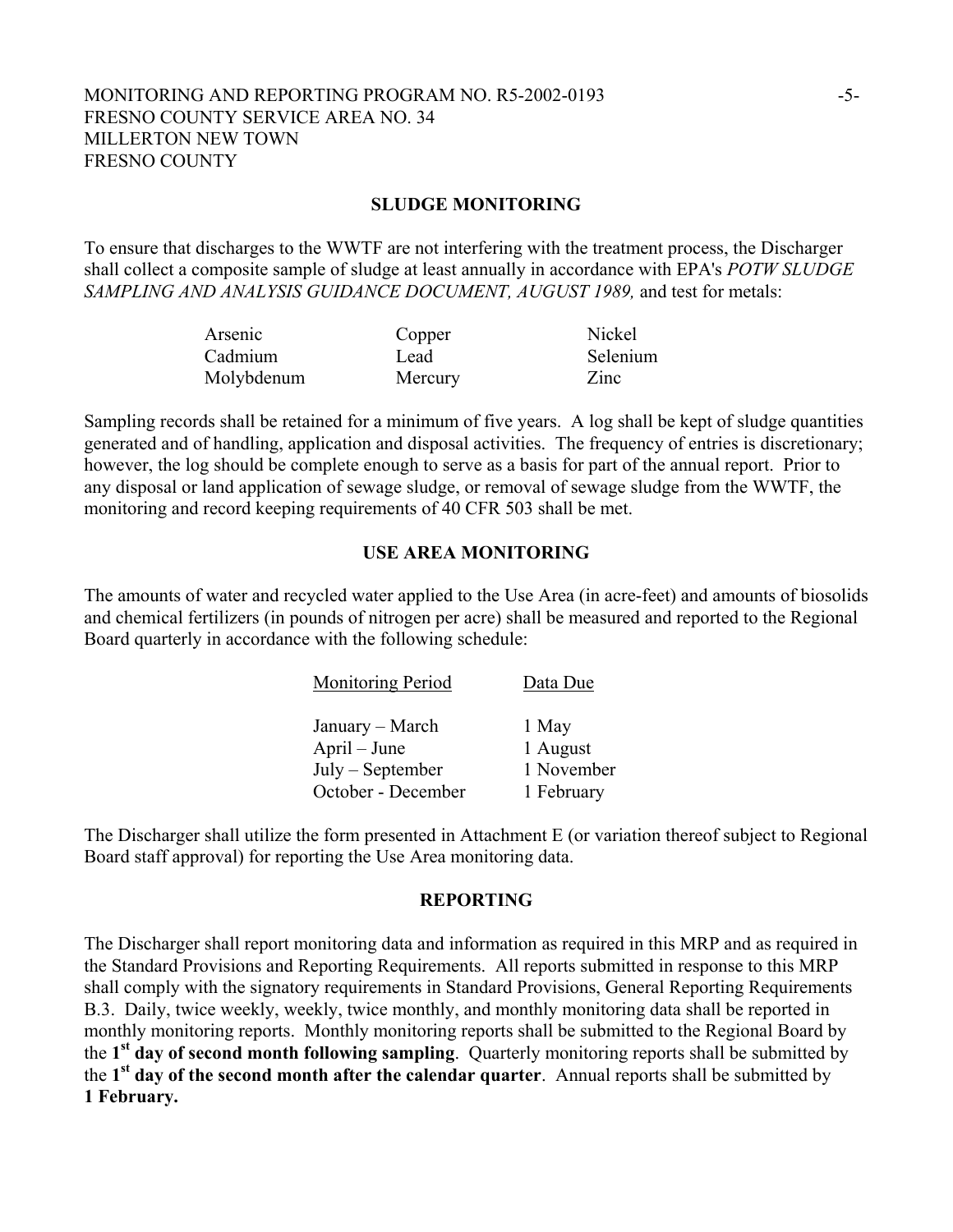## MONITORING AND REPORTING PROGRAM NO. R5-2002-0193 -6- FRESNO COUNTY SERVICE AREA NO. 34 MILLERTON NEW TOWN FRESNO COUNTY

Monitoring data and discussions submitted concerning WWTF performance must also be signed and certified by the chief plant operator. When reports contain laboratory analyses performed by the Discharger, and the chief plant operator is not in the direct line of supervision of the laboratory, reports must also be signed and certified by the chief of the laboratory.

In reporting monitoring data, the Discharger shall arrange the data in tabular form so that the date, the constituents, and the concentrations are readily discernible. The data shall be summarized in such a manner that illustrates clearly whether the Discharger complies with waste discharge requirements. If the Discharger monitors any pollutant at the locations designated herein more frequently than is required by this Order, the results of such monitoring shall be included in the discharge monitoring report.

The Discharger may also be requested to submit an annual report to the Regional Board with tabular and graphical summaries of the monitoring data obtained during the previous year. Any such request shall be made in writing. The report shall discuss any corrective actions the Discharger takes or plans to take to bring the discharge into full compliance with the waste discharge requirements.

By **1 February of each year**, the Discharger shall submit a written report to the Executive Officer containing the following:

- 1. The names, certificate grades, and general responsibilities of all persons in charge of wastewater treatment and disposal.
- 2. The names and telephone numbers of persons to contact regarding the WWTF for emergency and routine situations.
- 3. A statement certifying when the flow meter and other monitoring instruments and devices were last calibrated, including identification of who performed the calibration (Standard Provision C.4).
- 4. A statement whether the current operation and maintenance manual and contingency plan reflect the WWTF as currently constructed and operated, and the dates when these documents were last reviewed for adequacy.
- 5. The results of an annual evaluation conducted pursuant to Standard Provision E.4 and a figure depicting monthly average discharge flow for the past five years.
- 6. A copy of the most recent Fresno County Service Area No. 34 annual water supply report.
- 7. A summary of sludge monitoring, including
	- a. Annual sludge production in dry tons and percent solids.
	- b. A schematic diagram showing sludge handling facilities and solids flow diagram.
	- c. A description of disposal methods, including the following information related to the disposal methods used at the WWTF. If more than one method is used, include the percentage of annual sludge production disposed of by each method.
		- i. For **landfill disposal**, include: (a) the Order numbers of WDRs that regulate the landfill(s) used, (b) the present classifications of the landfill(s) used, and (c) the names and locations of the facilities receiving sludge.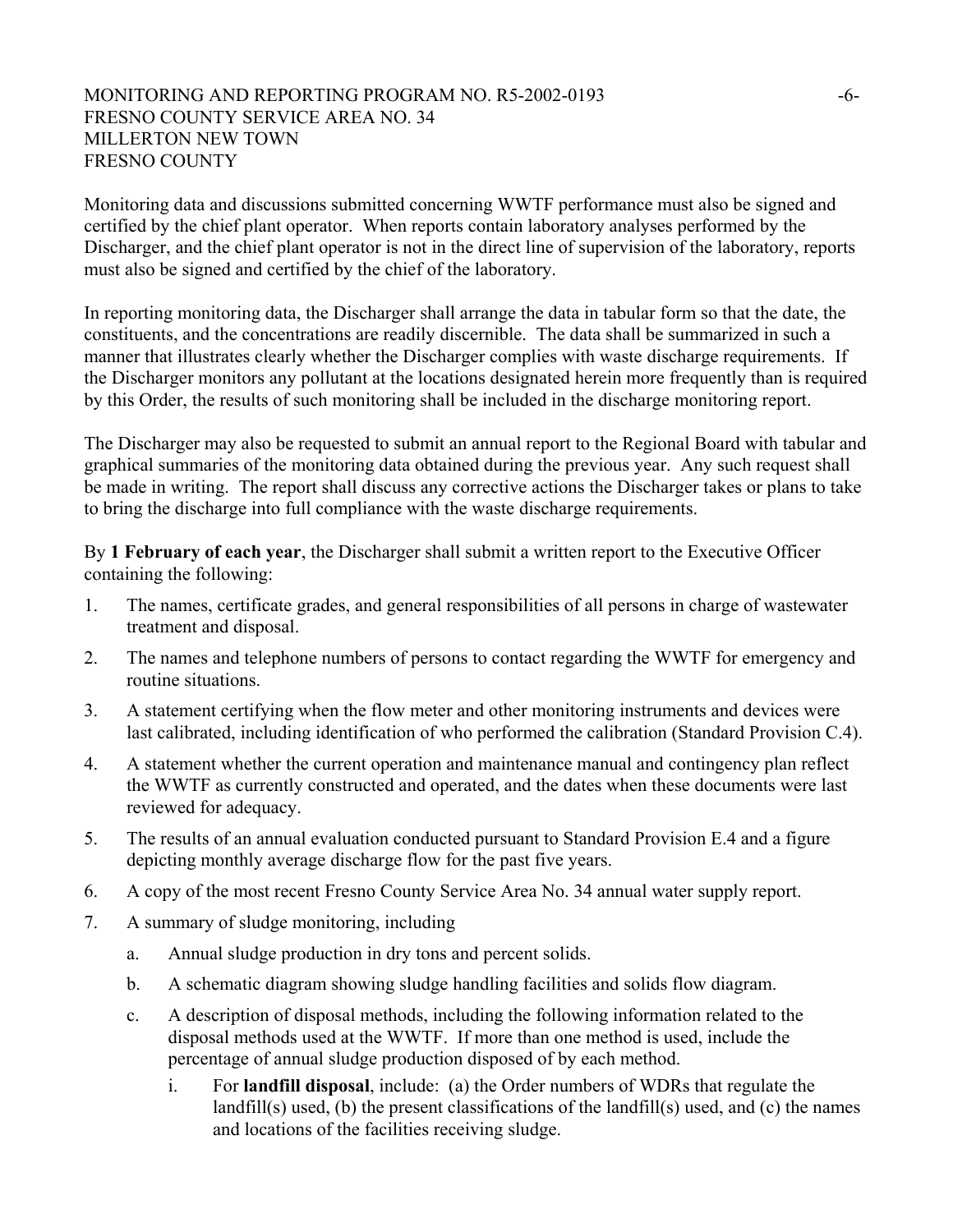- ii. For **land application**, include: (a) the locations of the site(s), and (b) the Order numbers of any WDRs that regulate the site(s).
- iii. For **incineration**, include: (a) the names and location of the site(s) where sludge incineration occurs, (b) the Order numbers of WDRs that regulate the site(s), (c) the disposal method of ash, and (d) the names and locations of facilities receiving ash (if applicable).
- iv. For **composting**, include: (a) the location of the site(s), and (b) the Order numbers of any WDRs that regulate the site(s).
- 8. A summary of all recycled water operations for the previous year (i.e., from January through December). The summary shall discuss total monthly water application; total wastewater recycled annually; total nutrient loading annually from applied wastewater, biosolids, and chemical fertilizers; and total estimated amount of nutrients removed through Use Area consumption. The summary shall also review the Use Area management plan (described in Provision E.6) and make recommendations regarding continuation or modification of the plan. In short, the summary shall present a mass balance relative to constituents of concern and hydraulic loading along with supporting data and calculations.
- 9. A summary and discussion of the compliance record for the reporting period. If violations have occurred, the report shall also discuss the corrective actions taken and planned to bring the discharge into full compliance with this Order.

The Discharger shall implement the above monitoring program on the first day of the month following adoption of this Order.

THOMAS R. PINKOS, Acting Executive Officer

18 October 2002

(Date)

BLH/WDH:10/18/2002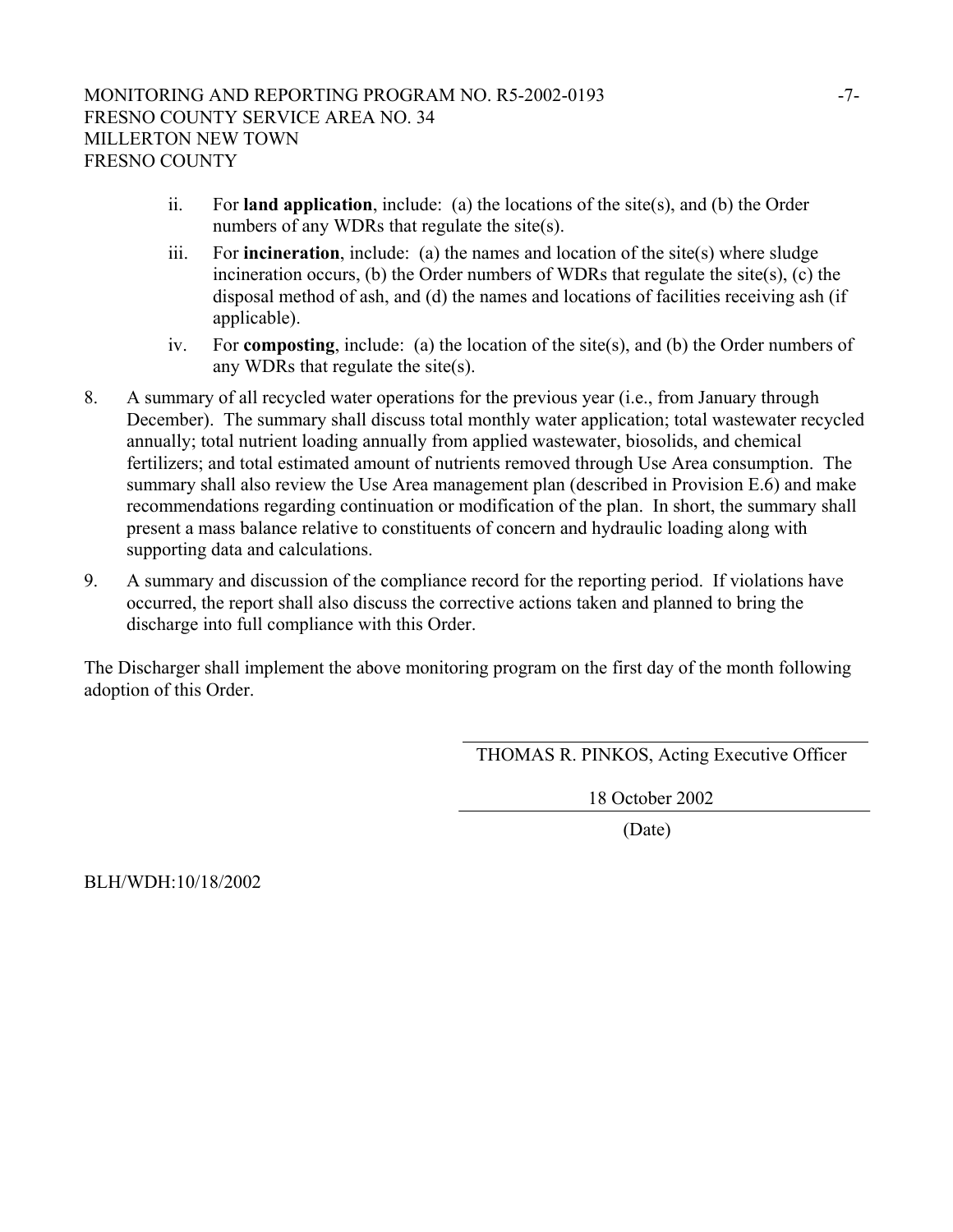#### INFORMATION SHEET

## ORDER NO. R5-2002-0193 FRESNO COUNTY SERVICE AREA NO. 34 MILLERTON NEW TOWN FRESNO COUNTY

## **Background**

Fresno County Service Area 34 (hereafter Discharger) operates a wastewater collection and treatment facility (WWTF) that can provide sewage service for up to 152 homes and a golf course clubhouse. Approximately 42 homes have been constructed and are occupied. The existing WWTF consists of individual septic tanks, septic tank effluent pumping (STEP), a recirculating gravel filter, and lined ponds. All disposal is by evaporation. Waste Discharge Requirements (WDRs) Order No. 91-068, adopted by the Regional Board on 22 February 1991, prescribes requirements for the monthly average daily discharge of 0.112 million gallons per day (mgd) of treated wastewater from the WWTF to holding ponds and 80 acres of pasture. The existing WWTF capacity is approximately 0.056 mgd.

The Discharger submitted a Report of Waste Discharge (RWD), dated 19 October 2000, for an expansion and eventual replacement of the WWTF. The expanded and replacement WWTFs will serve the Millerton New Town development. The development will encompass approximately 1,500 acres and serve an ultimate build-out of 2,600 homes and a commercial area. To serve the expanding development, first the existing WWTF will be expanded to 0.112 mgd. To accommodate higher flows up to 0.7 mgd, a new WWTF will be constructed and expanded in phases. The new WWTF will be an advanced wastewater treatment facility designed to meet California Code of Regulations, Title 22 requirements for unrestricted water recycling and will recycle effluent on the White Fox Creek golf course, Brighton Crest golf course, and on landscaped areas within the development. The WWTF will consist of headworks, a new secondary treatment process, coagulation/flocculation, filtration, disinfection, sludge handling, standby power, an emergency storage basin, lined effluent storage ponds, and a recycled water irrigation system. The filtered and disinfected effluent will be applied to 188 acres of turf and landscaping. The pond liners will have a permeability of less than  $10^{-6}$ cm/sec.

The RWD shows that the calculated nitrogen loading to the use area is less than the annual Use Area demand of 150 lbs/acre/year. The water balance in the Report of Waste Discharge shows that additional water will be required to irrigate the golf course and landscape areas. The Discharger currently disposes of sludge at the Fresno County landfill. In the interim WWTF, the Discharger will continue to pump sludge for transport and disposal to an approved landfill. For Phases 1-3, the Discharger proposes to thicken and mechanically dewater sludge and then truck it off-site for disposal at an approved receiving facility.

#### **Compliance History**

The Discharger has generally complied with the terms of all existing WDRs.

#### **Groundwater Conditions**

There are no DWR groundwater maps for the foothills. Soils in the WWTF vicinity and Use Area are classified as shallow soils underlaid by granite. The soils exhibit moderate infiltration rates. The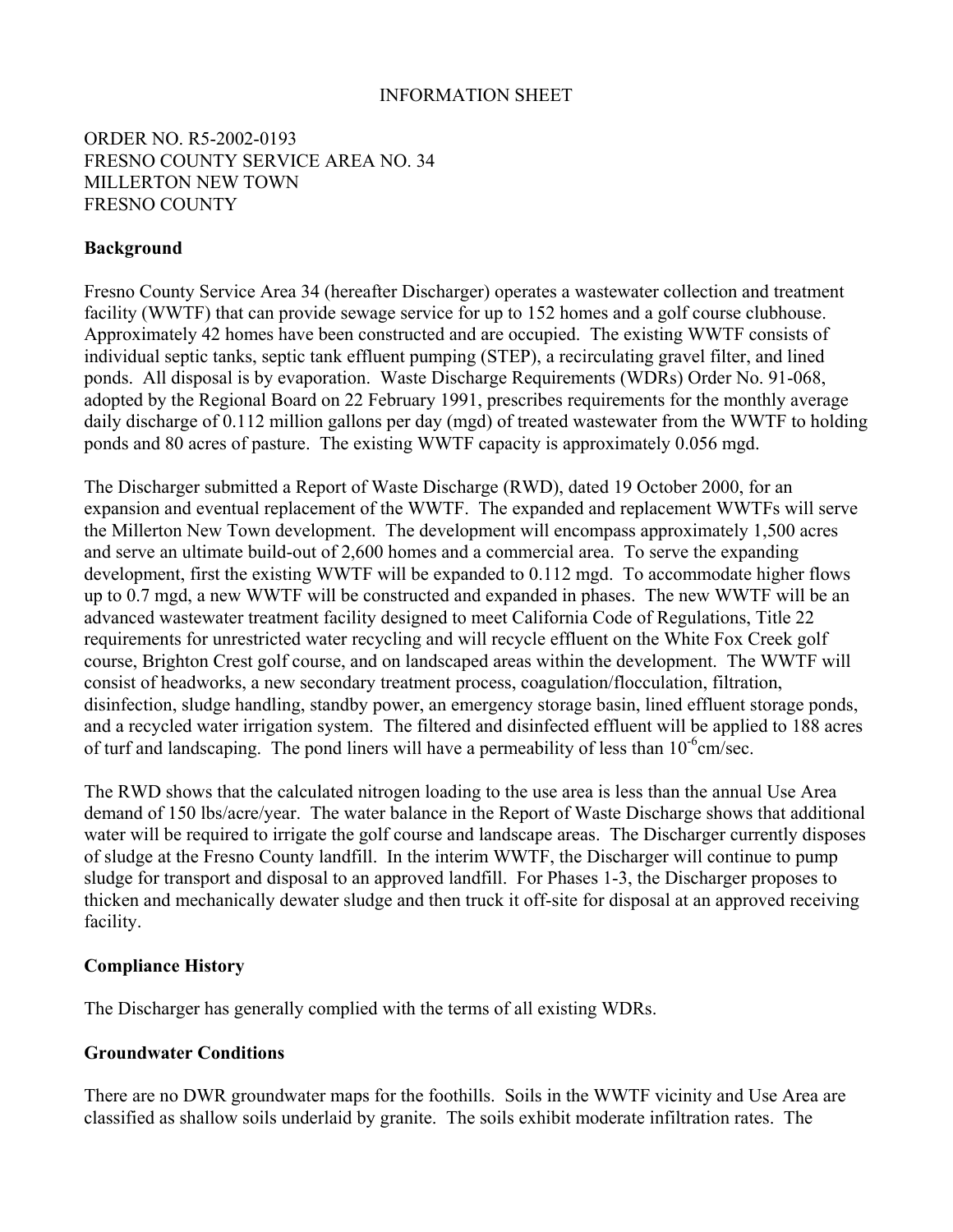## INFORMATION SHEET – ORDER NO. R5-2002-0193 -2- FRESNO COUNTY SERVICE AREA NO. 34 MILLERTON NEW TOWN FRESNO COUNTY

effluent from the existing WWTF is disposed of in a lined pond. The water quality of groundwater monitoring well No. 4 is similar to the domestic well which implies that groundwater is not degraded by the WWTF.

| Constituent / Parameter      | Units         | Domestic Well | Monitoring<br>Well No. 4 |
|------------------------------|---------------|---------------|--------------------------|
| EC                           | $\mu$ mhos/cm | 410           | 400                      |
| Total Dissolved Solids (TDS) | mg/L          | 240           |                          |
| Sodium                       | mg/L          | 25            |                          |
| Chloride                     | mg/L          | 17            | 32                       |
| Nitrate (as $N$ )            | mg/L          | 15            | 11                       |
| Bicarbonate                  | mg/L          | 200           |                          |

Groundwater total coliform is <1.1 MPN/100 mL.

#### **Land Use Near the Facility**

The land use near the WWTF currently is grazing, etc. Land use will be a golf course, ornamental landscaping, and residential subdivisions.

#### **Basin Plan, Beneficial Uses, and Regulatory Considerations**

The WWTF is in the Millerton Lake Hydrologic Unit of the San Joaquin Basin. The *Water Quality Control Plan for the Sacramento River Basin and the San Joaquin River Basin, Fourth Edition* (Basin Plan), designates beneficial uses, establishes water quality objectives, and contains implementation plans and policies for all waters of the Basin.

The Basin Plan designates the beneficial uses of Millerton Lake as: potential municipal and domestic supply, agricultural supply, water contact recreation, non-contact water recreation, warm freshwater habitat, potential cold freshwater habitat, and wildlife habitat. The Basin Plan designates the beneficial uses of the San Joaquin River from Friant Dam to the Mendota Pool as: municipal and domestic supply; agriculture supply; industrial process supply; contact and non-contact water recreation; warm and cold freshwater habitat; migration of aquatic organisms; and wildlife habitat. The beneficial uses of groundwater are municipal and domestic water supply, agricultural supply, industrial service supply, and industrial process supply.

The California Department of Health Services (DHS) has established statewide recycling criteria in Title 22, California Code of Regulations (CCR), section 60301 et seq., (hereafter Title 22), and guidelines for use of recycled water. The proposed WDRs implement applicable sections of Title 22.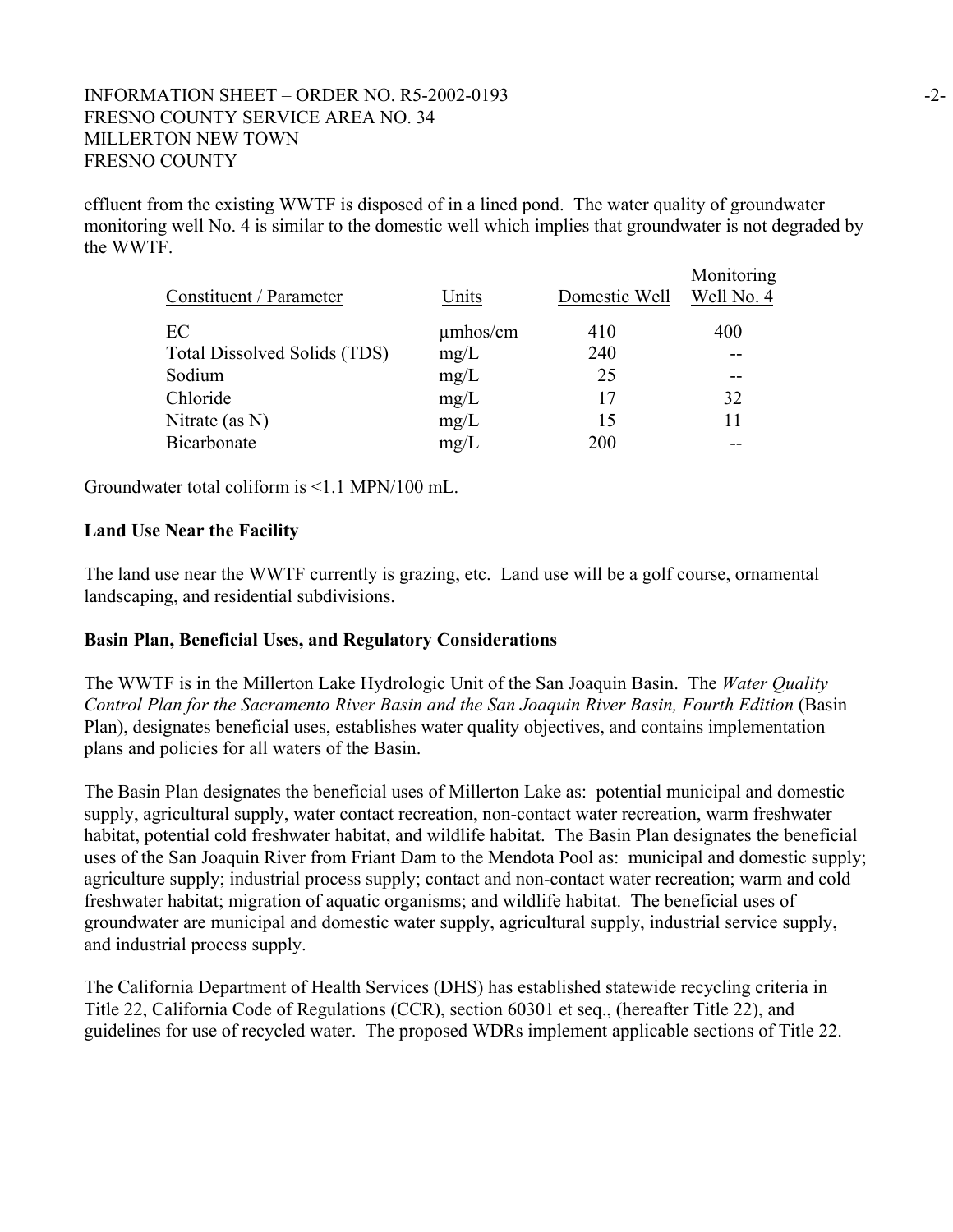## INFORMATION SHEET – ORDER NO. R5-2002-0193 -3- FRESNO COUNTY SERVICE AREA NO. 34 MILLERTON NEW TOWN FRESNO COUNTY

### **Antidegradation**

The antidegradation directives of CWC section 13000 require that waters of the State that are better in quality than established water quality objectives be maintained "consistent with the maximum benefit to the people of the State." Waters can be of high quality for some constituents or beneficial uses and not others. Policies and procedures for complying with this directive are set forth in the Basin Plan (including by reference State Water Board Resolution No. 68-16, "Statement of Policy With Respect to Maintaining High Quality Waters in California," commonly referred to for convenience as Resolution 68-16 or as the "Antidegradation" Policy).

Certain waste constituents in domestic wastewater are not fully amenable to waste treatment and control and it is sometimes reasonable to expect some impact on groundwater. Due to the high level of treatment, the use of lined effluent storage ponds, and recycling at agronomic rates, groundwater degradation should not occur, but if it does it could be found consistent with the Antidegradation Policy guidelines given the treatment and control provided. Groundwater monitoring is not required at this time; however, if discharge monitoring data exceed limitations or recycling operations become excessively concentrated, the Proposed Monitoring and Reporting Program may be revised by the Executive Officer to require groundwater monitoring.

#### **Treatment Technology and Control**

Given the character of municipal wastewater, secondary treatment technology is thought generally sufficient to control degradation of groundwater from decomposable organic constituents. Adding disinfection significantly reduces populations of pathogenic organisms, and reasonable soil infiltration rates and unsaturated soils can reduce them further. Neither organics nor total coliform, the indicator parameter for pathogenic organisms, should be found in groundwater beneath a well-designed, welloperated facility. Disinfection by chlorination does create TTHMs. Generally, the higher the BOD of effluent when chlorinated, the higher the concentration of TTHMs formed. Treatment to reduce TTHMs in wastewater generally has not been performed, and little is known at this point on the typical impact a municipal discharge without treatment may have on groundwater.

Municipal wastewater typically contains nitrogen in concentrations greater than objectives, which vary according to the form of nitrogen. The Basin Plan lists numerical objectives for nitrate and nitrite (Title 22, CCR, section 64449, Table 64449-A). The taste threshold for ammonia in drinking water is 0.5 mg/L, according to the Council of the European Union. Degradation by nitrogen in a municipal discharge can be controlled by an appropriate secondary treatment system (e.g., oxidation ditch), tertiary treatment for nitrogen reduction, and agronomic reuse. The effectiveness varies, but generally Best Practicable Treatment and Control (BPTC) measures should be able to limit nitrogen (including ammonia) degradation to a concentration well below Basin Plan objectives.

The majority of ions that compose salinity waste constituents pass through the secondary treatment process and soil profile and effective control of their long-term affects typically relies upon effective residential and industrial source control and pretreatment measures. In areas of high quality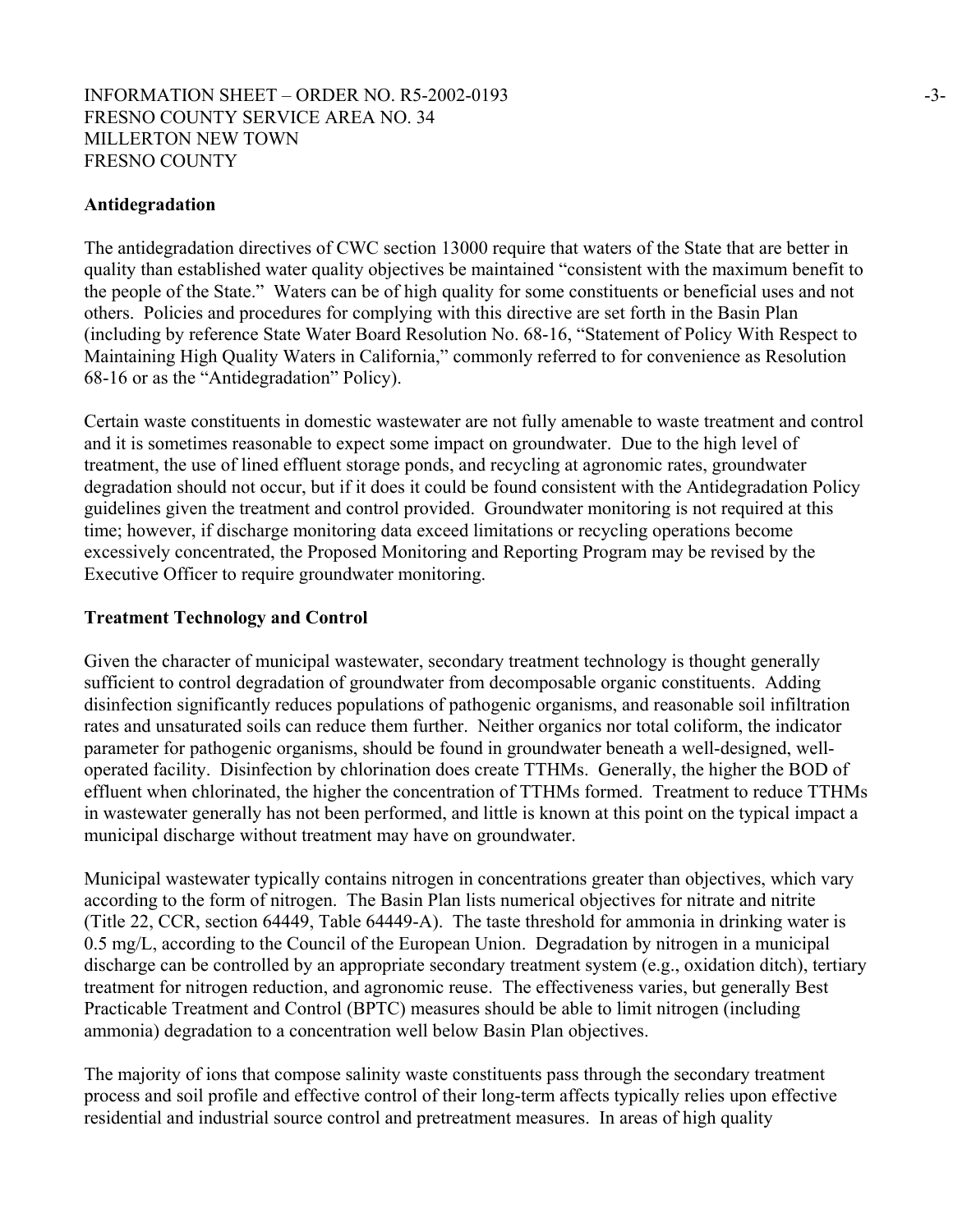## INFORMATION SHEET – ORDER NO. R5-2002-0193 -4- FRESNO COUNTY SERVICE AREA NO. 34 MILLERTON NEW TOWN FRESNO COUNTY

groundwater and areas where salinity objectives are exceeded despite current source control measures, evaluation of BPTC will require, at a minimum, a review of residential and industrial treatment and control technology and consideration of local discharge salinity limits for significant industrial dischargers of high EC waste streams.

The proposed WWTF will produce a disinfected tertiary 2.2 effluent suitable for use on food crops where the recycled water comes into contact with the edible portion of the crop, parks and playgrounds, school yards, residential landscaping, and unrestricted access golf courses. The effluent limitations of 10 mg/L for both BOD<sub>5</sub> and total suspended solids, based upon a projected influent of at least 200 mg/L BOD<sub>5</sub> and total suspended solids will result in a treatment removal efficiency of at least 95% which complies with Basin Plan requirements for secondary treated wastewater.

Treatment of trace elements (for protection of groundwater, wastewater recycling, and biosolids reuse) is generally achieved through source control, but if this proves insufficient to be found consistent with Resolution 68-16, technology is available and will need to be evaluated with respect to providing BPTC.

## **Title 27**

Title 27, CCR, section 20005 et seq. (Title 27), contains regulations to address certain discharges to land. Title 27 establishes a waste classification system, specifies siting and construction standards for full containment of classified waste, requires extensive monitoring of groundwater and the unsaturated zone for any indication of failure of containment, and specifies closure and post-closure maintenance requirements. Generally, no degradation of groundwater quality by any waste constituent in a classified waste is acceptable under Title 27 regulations.

Discharges of domestic sewage and treated effluent can be treated and controlled to a degree that will not result in unreasonable degradation of groundwater. For this reason, they have been conditionally exempted from Title 27. Treatment and storage facilities for sludge that are part of the WWTF are considered exempt from Title 27 under section 20090(a), provided that the facilities not result in a violation of any water quality objective. However, residual sludge (for the purposes of the proposed Order, sludge that will not be subjected to further treatment by the WWTF) is not exempt from Title 27. Solid waste (e.g., grit and screenings) that results from treatment of domestic sewage and industrial waste also is not exempt from Title 27. This residual sludge and solid waste are subject to the provisions of Title 27.

Accordingly, the municipal discharge of effluent and the operation of treatment or storage facilities associated with a municipal wastewater treatment plant can be allowed without requiring compliance with Title 27, but only if resulting degradation of groundwater is in accordance with the Basin Plan. This means, among other things, that degradation of groundwater must be consistent with Resolution 68-16 and in no case greater than water quality objectives.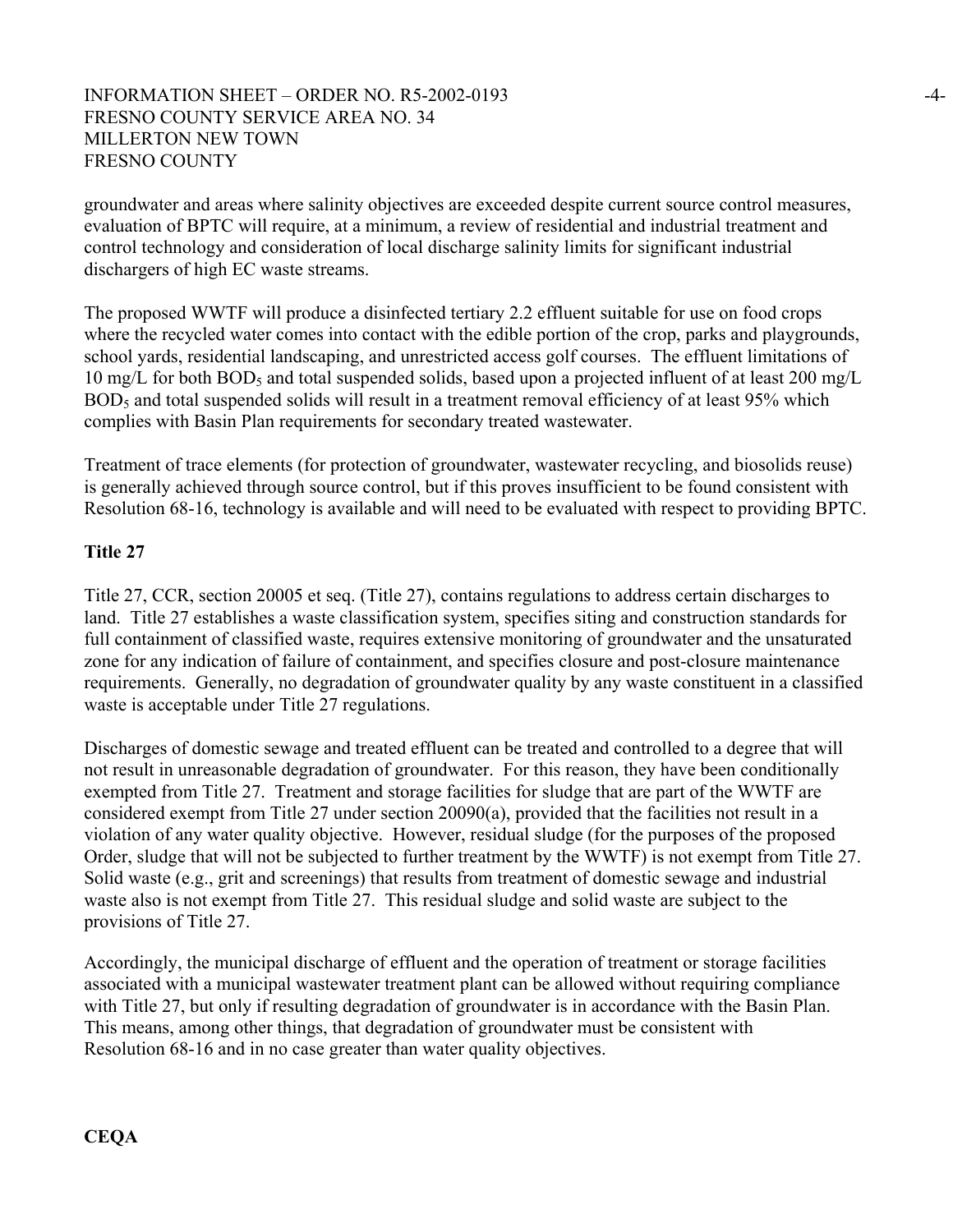## INFORMATION SHEET – ORDER NO. R5-2002-0193 -5-FRESNO COUNTY SERVICE AREA NO. 34 MILLERTON NEW TOWN FRESNO COUNTY

On 18 December 1984, the Discharger adopted the Millerton Specific Plan. On 20 April 1999, the Fresno County Board of Supervisors approved the Millerton Specific Plan Mitigation Measures and Monitoring Program Matrix for the new WWTF in accordance with the California Environmental Quality Act (CEQA) (Public Resources Code section 21000 et seq., and the State CEQA guidelines).

Exhibit 2 of the Mitigation Measures Monitoring Program contained the following components to mitigate wastewater related project impacts:

- a. All development that occurs within the Specific Plan area must utilize a community sewer system with effluent treated to a tertiary level;
	- \* \* \*
- e. Reliability and design requirements for the treatment process must adhere to established engineering standards for Department of Health [Services ]criteria.

\* \* \*

j. To the greatest extent possible, reclaimed water shall be reused for irrigation of golf courses and other landscaped areas.

\* \* \*

o.Areas for use of reclaimed water shall be constructed to allow for landscaping and golf course use, and protection of wetlands.

# **PROPOSED ORDER TERMS AND CONDITIONS**

# **Discharge Prohibitions, Specifications and Provisions**

The effluent limitations prescribed in the proposed Order reflect the projected WWTF performance and are based on the levels of treatment necessary to achieve consistent compliance with Title 22, for disinfected tertiary treated wastewater. The Order's total suspended solids (TSS), BOD<sub>5</sub>, coliform, and turbidity effluent limits reflect the level of treatment necessary to achieve consistent compliance with Title 22, sections 60301.230 and 60301.320.

The proposed Order would also carry over the existing Order's effluent salinity limitation by requiring the monthly average effluent EC to remain less than the flow-weighted average EC of the source water plus 400 µmhos/cm, or a total of 750 µmhos/cm, whichever is less. The discharge specifications regarding dissolved oxygen and freeboard are consistent with Regional Board practice for the prevention of nuisance conditions, and are applied to all such facilities.

The effluent limits prescribed in the proposed Order for settleable solids,  $BOD<sub>5</sub>$ , coliform, total suspended solids (TSS), and turbidity will be more restrictive than the existing Order but would reflect the beneficial use, Title 22 recycling requirements, and are consistent with the project approved as compliant with CEQA. The maximum loading rate of the filters, 5 gallons/ $ft^2$ /min, the chlorine contact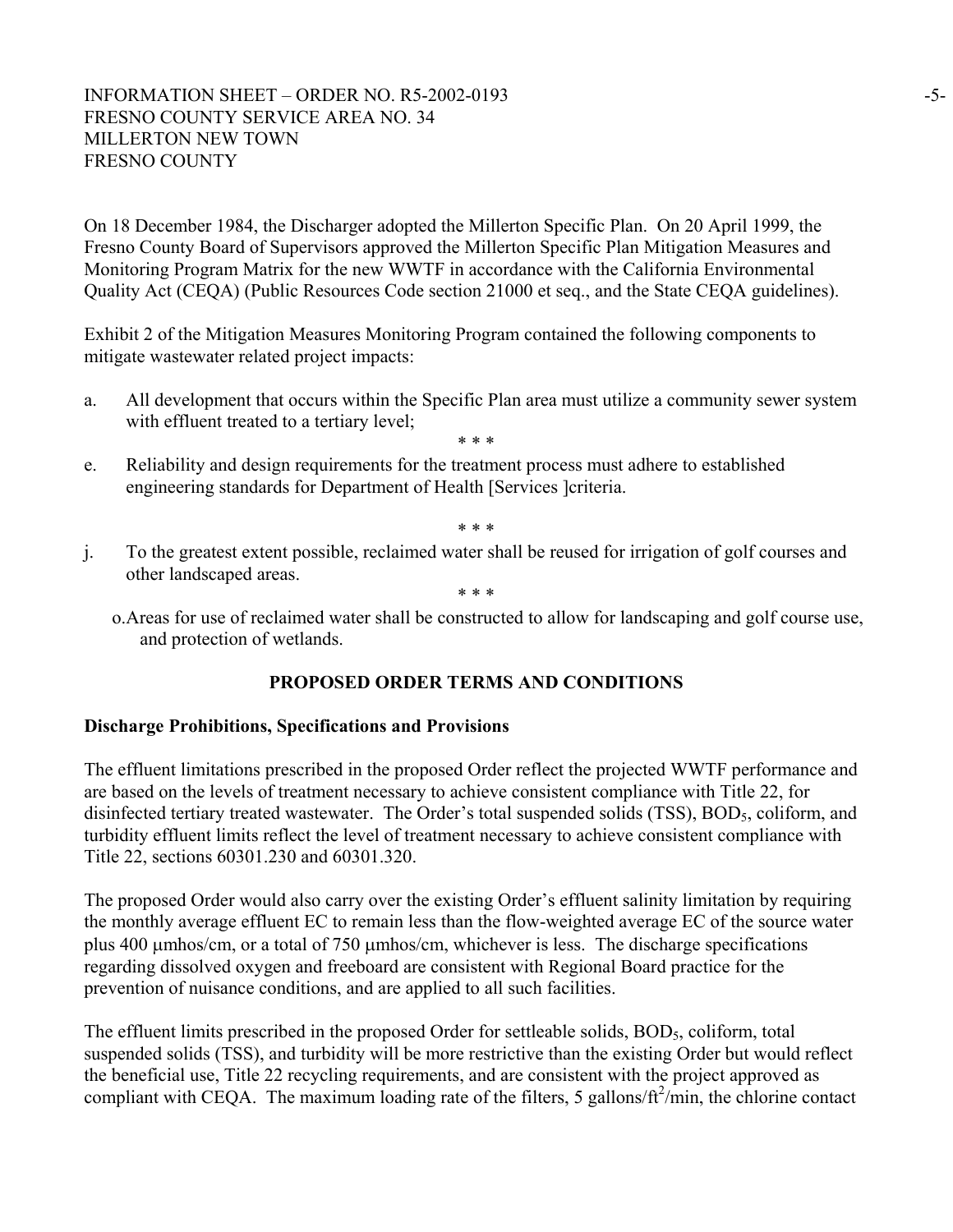## INFORMATION SHEET – ORDER NO. R5-2002-0193 -6- FRESNO COUNTY SERVICE AREA NO. 34 MILLERTON NEW TOWN FRESNO COUNTY

time and concentration, daily coliform testing, and continuous chlorine and turbidity monitoring, comply with Title 22 requirements to ensure effluent which is most protective of public health.

The proposed Order requires the Discharger to comply with the provisions of Title 22. To ensure compliance with Title 22 and Regional Board recycling policies, the proposed Order would require the Discharger to implement best management practices with respect to effluent reuse (e.g., to reuse effluent at reasonable agronomic rates considering the reuse, soil, climate, and irrigation management plan). To this end, the proposed Order would require the Discharger to submit a Use Area management plan and monitor recycling operations.

The conditions for sludge, solid waste, and biosolids management proposed in the proposed Order would assure that degradation resulting from the Discharger's management of sludge is in accordance with the Basin Plan. To this end, the proposed Order would require the Discharger to submit a technical report describing its sludge management plan. It also requires that storage, use and disposal of biosolids comply with the self-implementing federal regulations of Title 40, Code of Federal Regulations (CFR) Part 503, which are subject to enforcement by the U.S. Environmental Protection Agency not the Regional Board, and with the statewide "General Order for the Discharge of Biosolids" (Water Quality Order No. 2000-10-DWQ) (or any subsequent document which replaces Order No. 2000-10-DWQ).

Impacts to groundwater should not occur or will be minimal as the effluent will meet disinfected tertiary treatment requirements, discharge will be to lined ponds, and recycling will occur at agronomic rates. The proposed Order's groundwater limitation requires that the discharge, in combination with other waste sources, not cause underlying groundwater to contain waste constituents in concentrations statistically greater than background water quality.

#### **Monitoring Requirements**

Section 13267 of the CWC authorizes the Regional Board to require monitoring and technical reports as necessary to investigate the impact of a waste discharge on waters of the state. In recent years there has been increased emphasis on obtaining all necessary information, assuring the information is timely as well as representative and accurate, and thereby improving accountability of any discharger for meeting the conditions of discharge. Section 13268 of the CWC authorizes assessment civil administrative liability where appropriate.

The proposed Order would require influent monitoring of settleable solids,  $pH$ ,  $BOD<sub>5</sub>$ , and TSS, and effluent monitoring of pH, BOD<sub>5</sub>, TSS, turbidity, total coliform organisms, chlorine residual, settleable solids, TDS, EC, ammonia, nitrate, TKN, total nitrogen, total trihalomethanes, and general minerals. Effluent monitoring of these constituents is necessary to check compliance with various discharge specifications. The proposed Order would include supply water, and sludge monitoring. The proposed Order would include monitoring of recycling activities to check compliance with Title 22 and the terms and conditions of the proposed Order